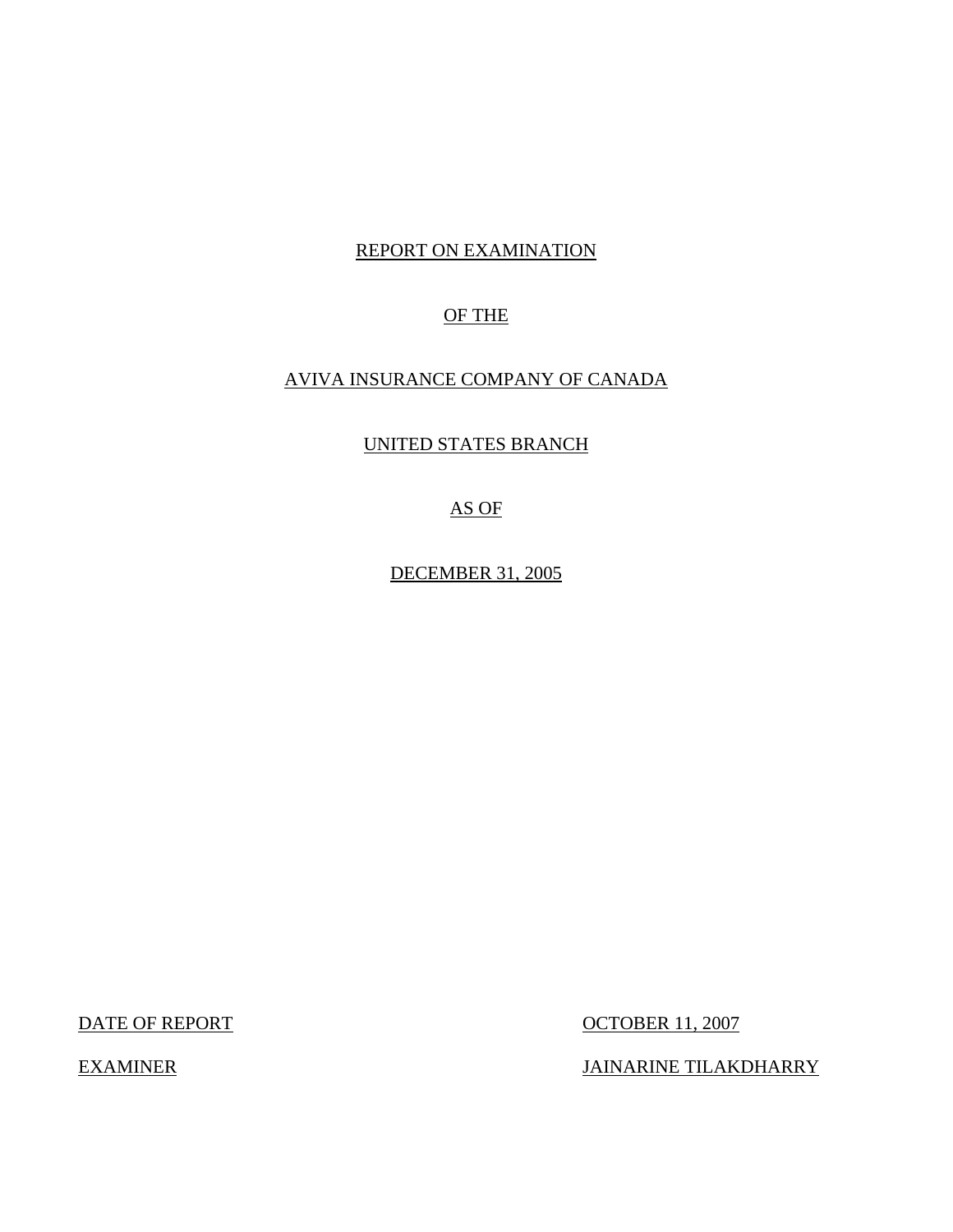# TABLE OF CONTENTS

# **ITEM NO.**

# PAGE NO.

| 1. | Scope of examination                                                                                                                                                                          | $\overline{2}$                     |
|----|-----------------------------------------------------------------------------------------------------------------------------------------------------------------------------------------------|------------------------------------|
| 2. | Description of Branch                                                                                                                                                                         | 3                                  |
|    | A. Management<br>B. Territory and plan of operation<br>C. Reinsurance<br>D. Holding company system<br>E. Abandoned Property Law<br>F. Significant operating ratios<br>G. Accounts and records | 3<br>5<br>6<br>8<br>10<br>11<br>11 |
| 3. | <b>Financial statements</b>                                                                                                                                                                   | 14                                 |
|    | A. Balance sheet<br>B. Underwriting and investment exhibit<br>C. Trusteed surplus statement                                                                                                   | 14<br>16<br>18                     |
| 4. | Losses and loss adjustment expenses                                                                                                                                                           | 19                                 |
| 5. | Funds held by companies under reinsurance treaties                                                                                                                                            | 19                                 |
| 6. | Aggregate write-ins for liabilities - reinsurance allowance                                                                                                                                   | 20                                 |
| 7. | Market conduct activities                                                                                                                                                                     | 20                                 |
| 8. | Compliance with prior report on examination                                                                                                                                                   | 20                                 |
| 9. | Summary of comments and recommendations                                                                                                                                                       | 23                                 |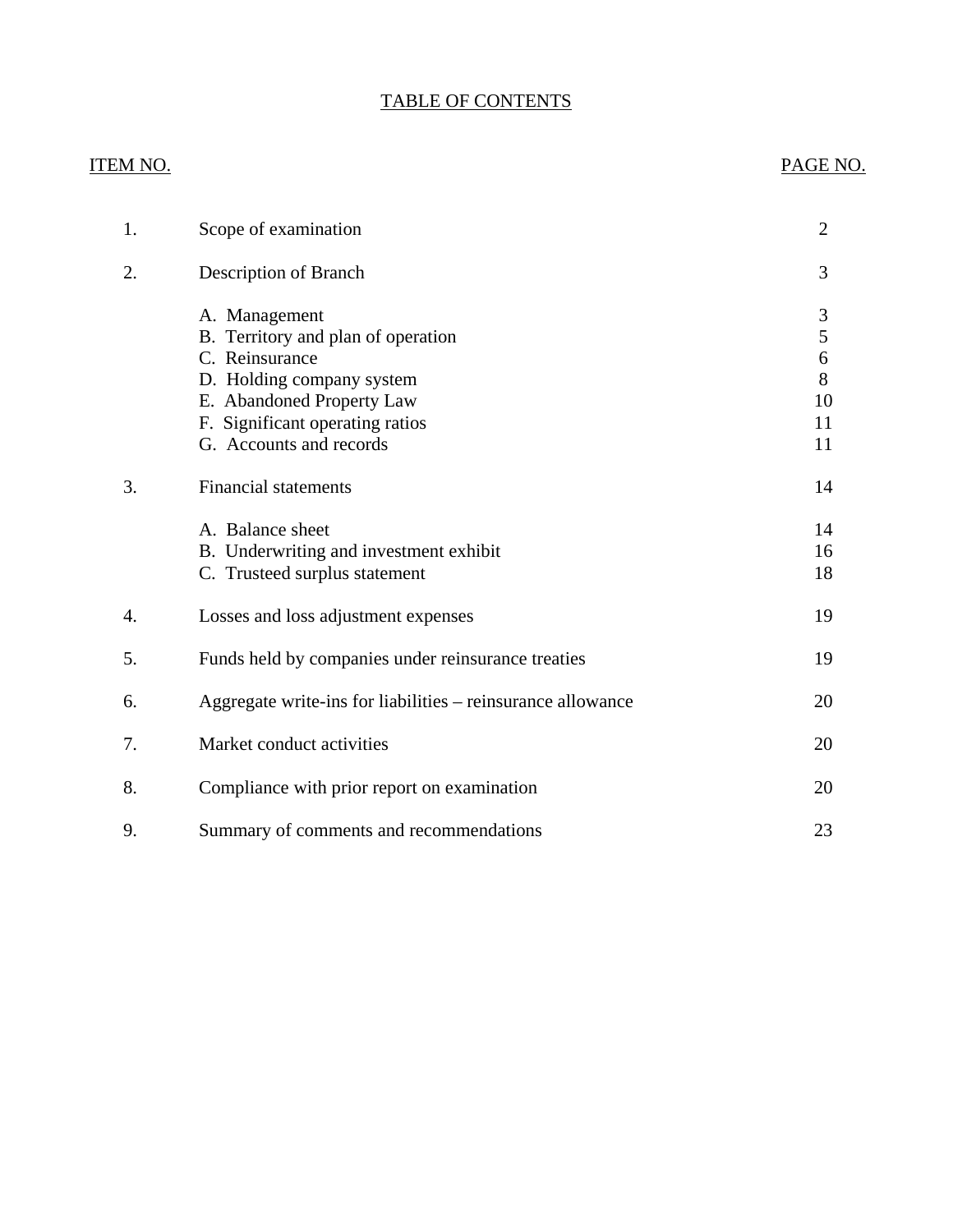

STATE OF NEW YORK INSURANCE DEPARTMENT 25 BEAVER STREET NEW YORK, NEW YORK 10004

October 11, 2007

Honorable Eric R. Dinallo Superintendent of Insurance Albany, New York 12257

Sir:

Pursuant to the requirements of the New York Insurance Law, and in compliance with the instructions contained in Appointment Number 22460 dated February 24, 2006, attached hereto, I have made an examination into the condition and affairs of Aviva Insurance Company of Canada, United States Branch ("U.S. Branch") as of December 31, 2005, and submit the following report thereon.

Wherever the designations "the Branch" or "Aviva" appear herein without qualification, they should be understood to indicate Aviva Insurance Company of Canada, United States Branch.

Wherever the term "Department" appears herein without qualification, it should be understood to mean the New York Insurance Department.

The examination was conducted at the Branch's Home Office located at 2206 Eglinton Avenue East, Scarborough, Ontario, Canada M1L 4S8.

The Branch is required pursuant to Section 1312 of the New York Insurance Law to maintain a minimum trusteed surplus of \$2,050,000. This examination has determined that the Branch's trusteed surplus was \$(201,881), resulting in an impairment in the amount of \$2,251,881. Subsequent to the examination date, on May 31, 2006, the Branch deposited qualifying assets in the amount \$2,250,000 with its United States trustee, thereby reducing the impairment at December 31, 2005 to \$1,881. It is recommended that the Branch deposit additional qualifying assets with its United States trustee to eliminate the remaining impairment.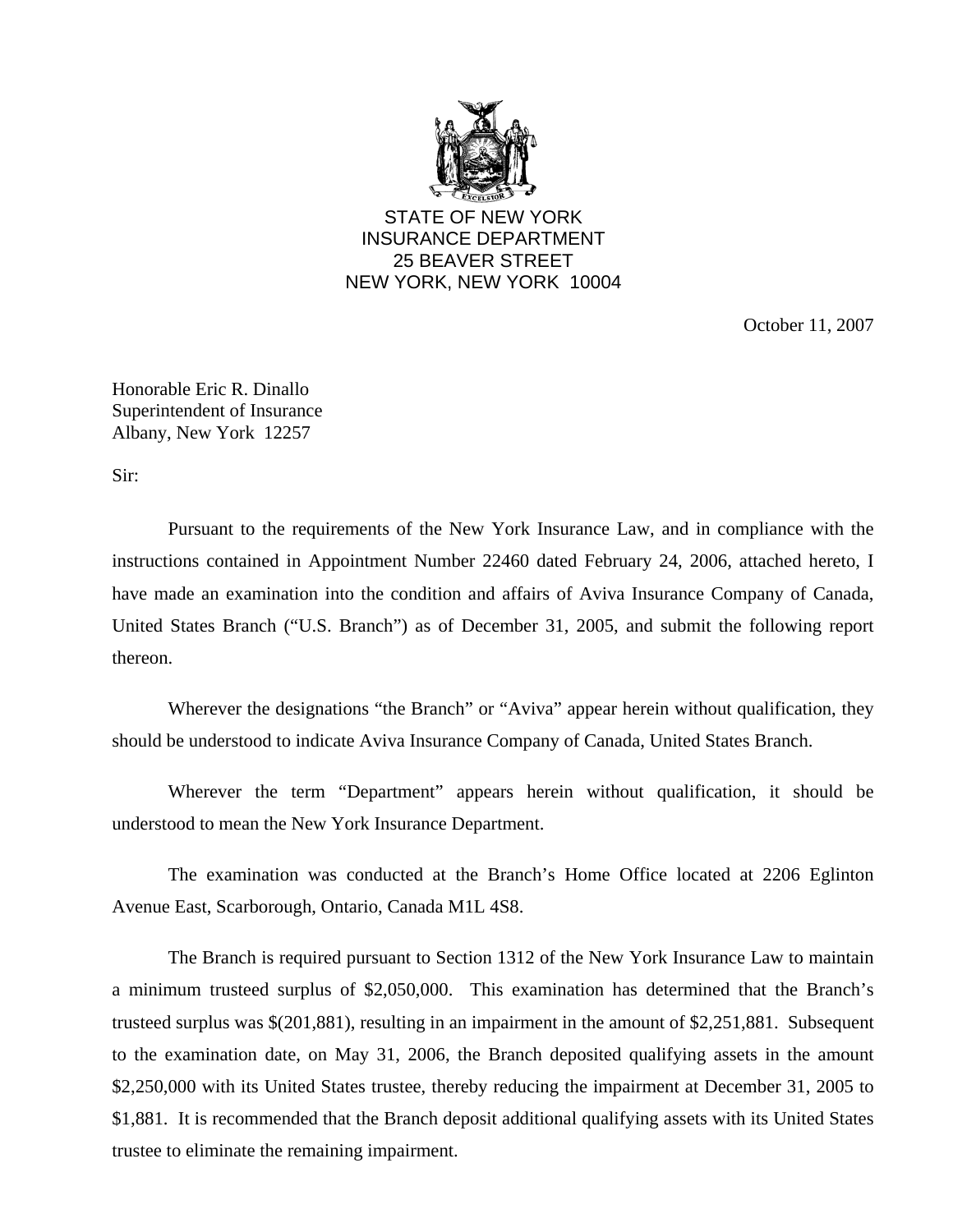### 2 **1. SCOPE OF EXAMINATION**

<span id="page-3-0"></span>The previous examination was conducted as of December 31, 2000. This examination covers the five-year period from January 1, 2001 through December 31, 2005. Transactions occurring subsequent to this period were reviewed where deemed appropriate by the examiner.

The examination comprised a verification of assets and liabilities as of December 31, 2005. The examination included a review of income, disbursements and company records deemed necessary to accomplish such analysis or verification and utilized, to the extent considered appropriate, work performed by the Branch's independent certified public accountants ("CPA"). A review or audit was also made of the following items as called for in the Examiners Handbook of the National Association of Insurance Commissioners ("NAIC"):

> History of Branch Management and control Corporate records Fidelity bonds and other insurance Territory and plan of operation Growth of the Branch Loss experience Reinsurance Accounts and records Financial statements

A review was also made to ascertain what action was taken by the Branch with regard to comments and recommendations contained in the prior report on examination.

This report on examination is confined to financial statements and comments on those matters, which involve departures from laws, regulations or rules, or which are deemed to require explanation or description.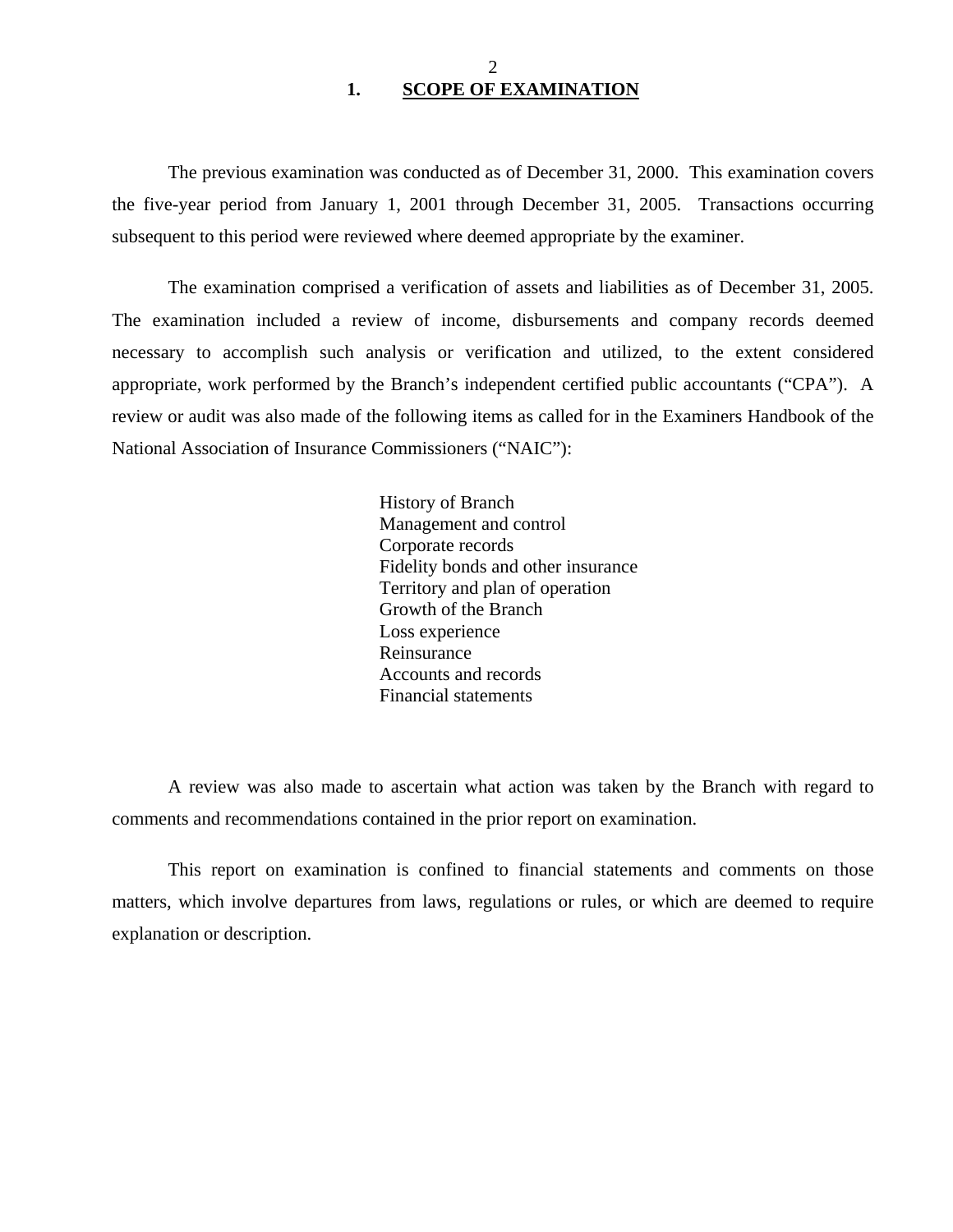# 3 **2. DESCRIPTION OF BRANCH**

The Branch was licensed in the State of New York on December 31, 1978 as the United States Branch of Simcoe and Erie General Insurance Company, an insurer incorporated under the laws of the province of Ontario, Canada on February 26, 1959.

The Branch operated as a reinsurer only until 1985, when it discontinued underwriting and commenced the run off of its reinsurance operations. In June 1990, the Branch began writing surety business on a direct basis. The Branch discontinued writing surety in 2000.

On February 21, 1996, the Branch changed its name to GAN General Insurance Company, U.S. Branch ("GAN General"). On December 30, 1999, GAN General was purchased by CGU Insurance Company of Canada ("CGU"), and amalgamated into that Company. On March 23, 2000, the Branch changed its name to CGU Insurance Company of Canada, U.S. Branch.

Effective May 5, 2003, CGU Insurance Company of Canada changed its name to Aviva Insurance Company of Canada, and the Branch adopted its current title.

#### A. Management

On September 22, 2000, the Branch appointed Mr. Kenneth Ottenbreit as its United States manager. The statutory Branch office was moved from Williamsville, New York, to its current location of New York, NY on that date.

Pursuant to the Branch's charter and by-laws, management of the Branch is vested in a board of directors consisting of not less than eleven nor more than eighteen members. The board met four times during each calendar year.

For the period under examination, the Branch was managed by its Home Office, Aviva Insurance Company of Canada. At December 31, 2005, the board of directors was comprised of the following eleven members:

Brian W. Barr Port Carling, Ontario, Canada

J. Charles Caty Retired

#### Name and Residence Principal Business Affiliation

Chairman and Chief Executive Officer, Medprodirect.net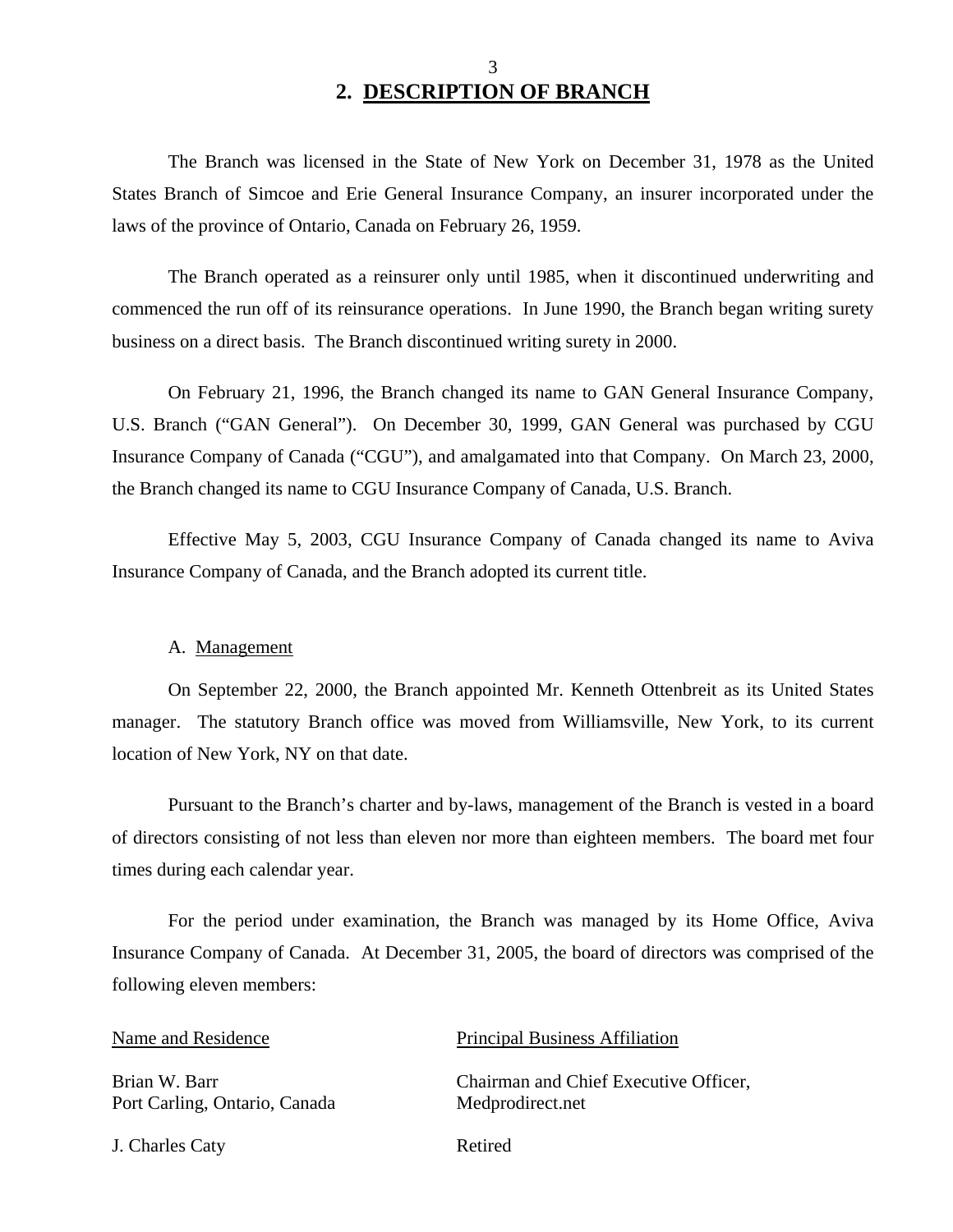#### Name and Residence

#### Oakville, Ontario Canada

Lorne H. Larson Calgary, Alberta, Canada

A. Warren Moysey Toronto, Ontario, Canada

Igal M. Mayer Toronto, Ontario, Canada

John B. Newman Toronto, Ontario, Canada

Alexander R. Robinson Norfolk, England NR19 2RG

J. William Rowley Toronto, Ontario, Canada

C. Wesley M. Scott Toronto, Ontario, Canada

Patrick J. R. Snowball Norfolk, England

Louise Vaillancourt-Chatillon, Montreal, Quebec, CN H3W 1T5

4 Principal Business Affiliation

#### Retired

Vice Chairman, First International Asset Management, Inc.

President and Chief Executive Officer, Aviva Canada Inc.

Chairman and Chief Executive Officer, First Canadian Place

Information Technology Director, Norwich Union

Chairman, McMillan Binch Mendelsohn LLP

Retired

Group Executive Director, General Insurance, Aviva plc

President, LV Conseils

A review of the minutes of the board of directors' meetings held during the examination period indicated that the meetings were generally well attended and each board member had an acceptable record of attendance.

The following is a listing of the principal officers of the Branch and their respective titles, as of December 31, 2005:

| Name             | Title                                                                 |
|------------------|-----------------------------------------------------------------------|
| Igal Mayer       | President and Chief Operating Officer                                 |
| Robin L. Spencer | <b>Executive Vice President and Chief</b><br><b>Financial Officer</b> |
| Carol A. Berger  | Senior Vice President and Corporate<br>Secretary                      |
| Karl H. Driedger | Senior Vice President and Chief Actuary                               |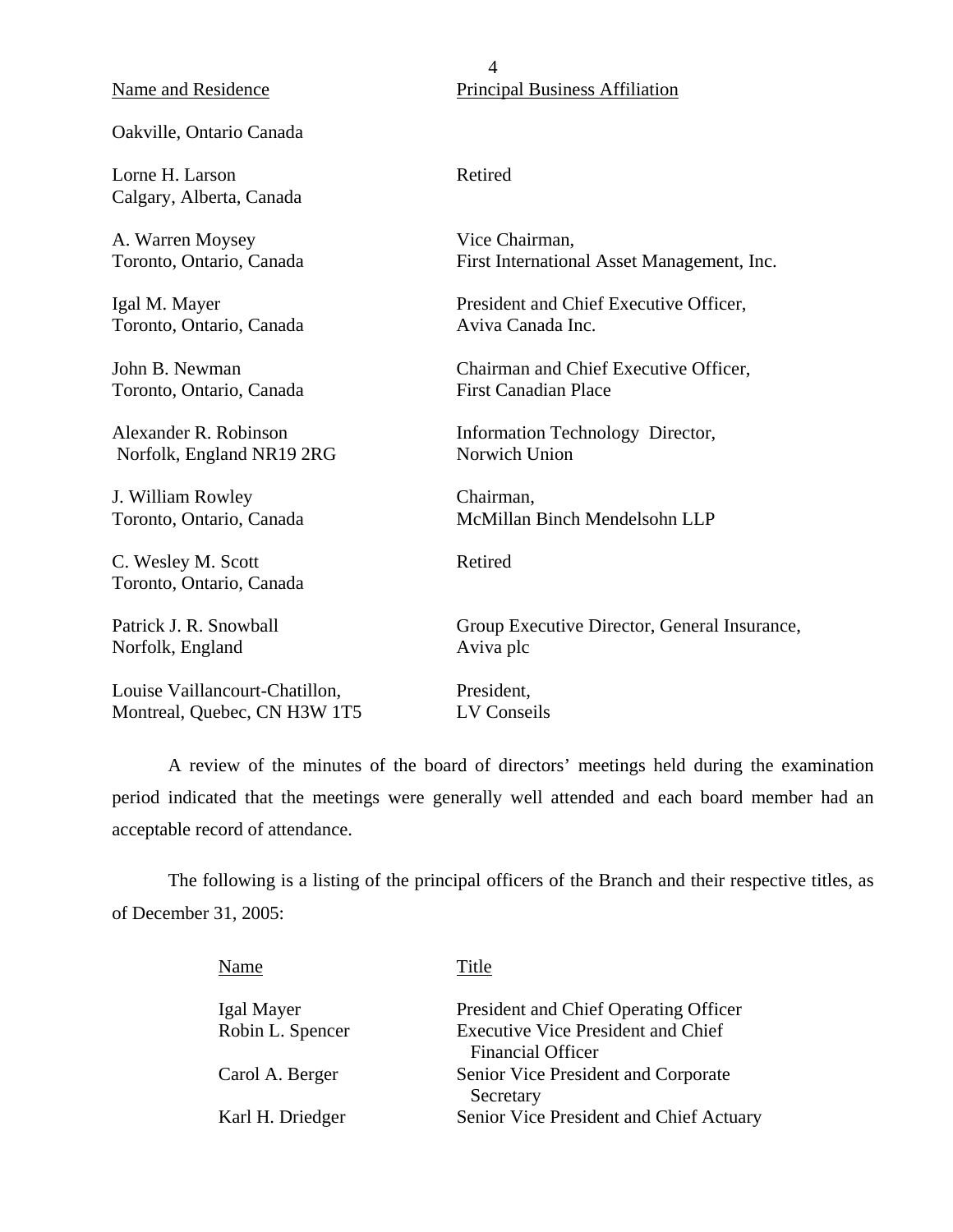Pursuant to the provisions of Section 1315 of the New York Insurance Law, an alien insurer is required to maintain in the United States, trusteed assets for the security of all its policyholders and creditors within the United States and to appoint a trustee of such assets. Under the terms of a deed of trust dated August 14, 1978, the Branch designated Citibank, NA as its United States trustee. The deed provides that legal title to the trusteed assets shall be vested in the trustee and authorizes the trustee to sell or collect any security or property and to invest and reinvest the proceeds thereof upon written direction of the manager.

Citibank, NA, is also the custodian of the securities required on deposit with the Superintendent pursuant to Section 1314 of the New York Insurance Law.

#### B. Territory and Plan of Operation

The Branch is licensed to do insurance business only in the State of New York effective December 31, 2000. As part of the sale of the GAN General to the CGU Insurance Group, the Branch submitted a new plan of operation. This plan included the relocation of the Branch's book of accounts and claims files to Ontario, Canada. This Department approved the plan on September 22, 2000.

As of the examination date, the Branch was authorized to transact the kinds of insurance as defined in the following numbered paragraphs of Section 1113(a) of the New York Insurance Law.

| P <u>aragraph</u> | Kinds of Insurance                             |
|-------------------|------------------------------------------------|
| 3                 | Accident and health                            |
| 4                 | Fire                                           |
| 5                 | Miscellaneous property damage                  |
| 6                 | Water damage                                   |
| 7                 | Burglary and theft                             |
| 9                 | Boiler and machinery                           |
| 12                | Collision                                      |
| 13                | Personal injury liability                      |
| 14                | Property damage liability                      |
| 15                | Workers' compensation and employers' liability |
| 16                | Fidelity and surety                            |
| 17                | <b>Credit Insurance</b>                        |
| 19                | Motor vehicle and aircraft physical damage     |
| 20                | Marine and inland marine                       |
| 21                | Marine protection and indemnity                |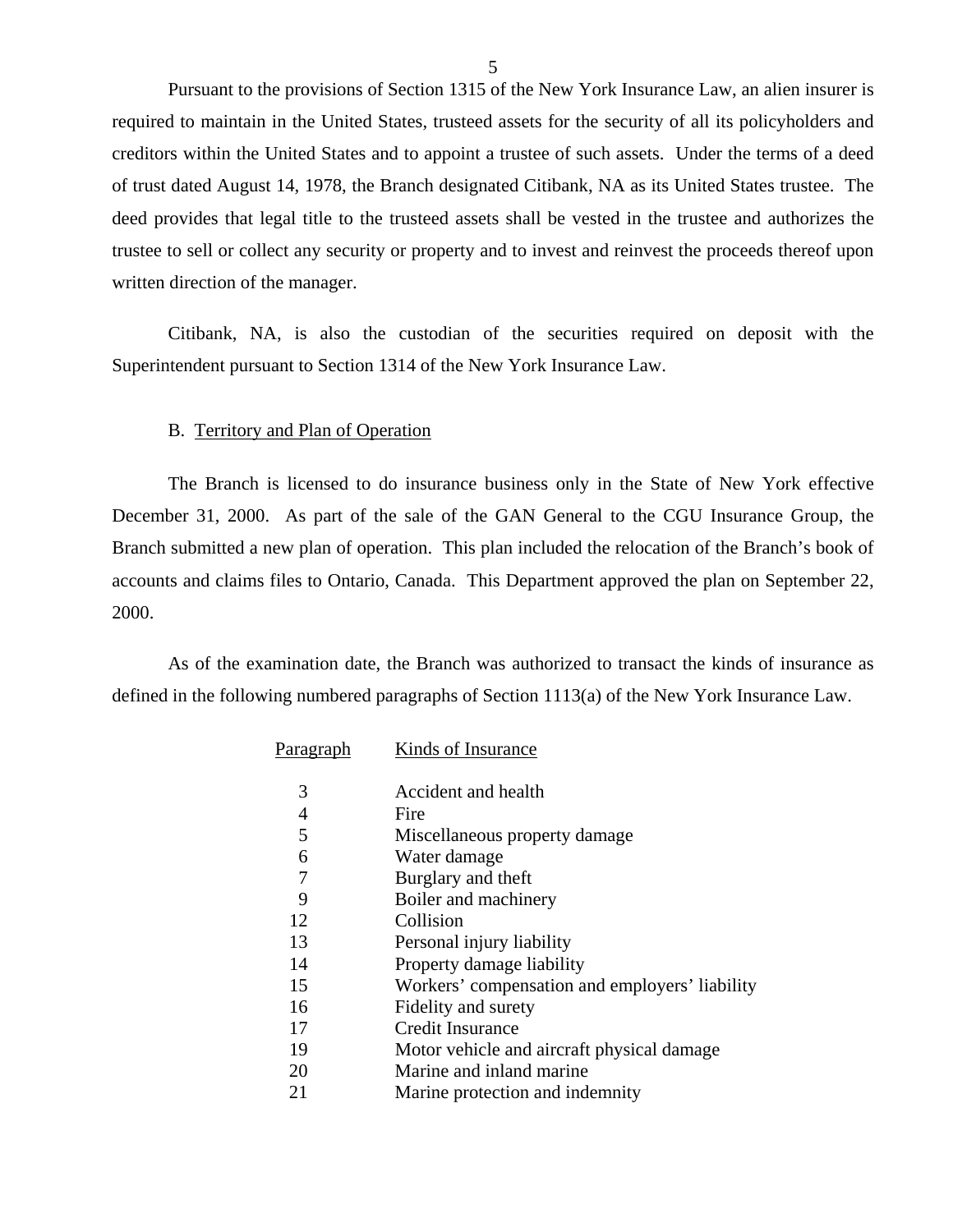<span id="page-7-0"></span>The Branch is also authorized to write such workers' compensation insurance as may be incident to coverages contemplated under paragraphs 20 and 21 of Section 1113(a) of the New York Insurance Law, including the insurances described in the Longshoremen's and Harbor Workers' Compensation Act (Public Law No. 803, 69<sup>th</sup> Congress as amended; 33USC Section 901 it seq. as amended) to the extent permitted by certified copy of its charter document on file with this Department, provided, however, that the authority conferred by the license shall be limited to the writing of contracts issued for delivery in the United States, insuring risks of policyholders within the United States.

Based upon the kinds of insurance for which the Branch is licensed, and the Branch's current capital structure, and pursuant to the requirements of Articles 13 and 41 of the New York Insurance Law, the Branch is required to maintain a minimum trusteed surplus in the amount of \$2,050,000.

During the period under examination, the Branch did not have any direct premiums written.

#### C. Reinsurance

The bulk of the Branch's business was the assumption of insurance from other companies. During the period of the examination, the Branch continued to run-off its assumed reinsurance business. All of its ceded reinsurance contracts have been in run-off since 1985.

Prior to the run-off, the Company had structured its ceded reinsurance program to limit its maximum exposure to any one risk as follows:

| <b>Type of Contract</b> | Cession                                                                                                                                                                                                                                     |
|-------------------------|---------------------------------------------------------------------------------------------------------------------------------------------------------------------------------------------------------------------------------------------|
| Quota share             | Effective January 1, 1979 – June 30, 1982:<br>80% of \$500,000 per occurrence in any one class of business per policy<br>from any one original ceding company for all lines of business the<br>branch is authorized to write except surety. |
|                         | 100 % Authorized                                                                                                                                                                                                                            |
|                         | Effective July 1, $1982 -$ December 31, 1983:<br>80% of the Branch's net liability under each and every contract of<br>insurance and/or reinsurance issued by the Branch.                                                                   |
|                         | 71.75% Authorized<br>28.25% Unauthorized                                                                                                                                                                                                    |
|                         | Effective January 1, 1984 – December 31, 1984:                                                                                                                                                                                              |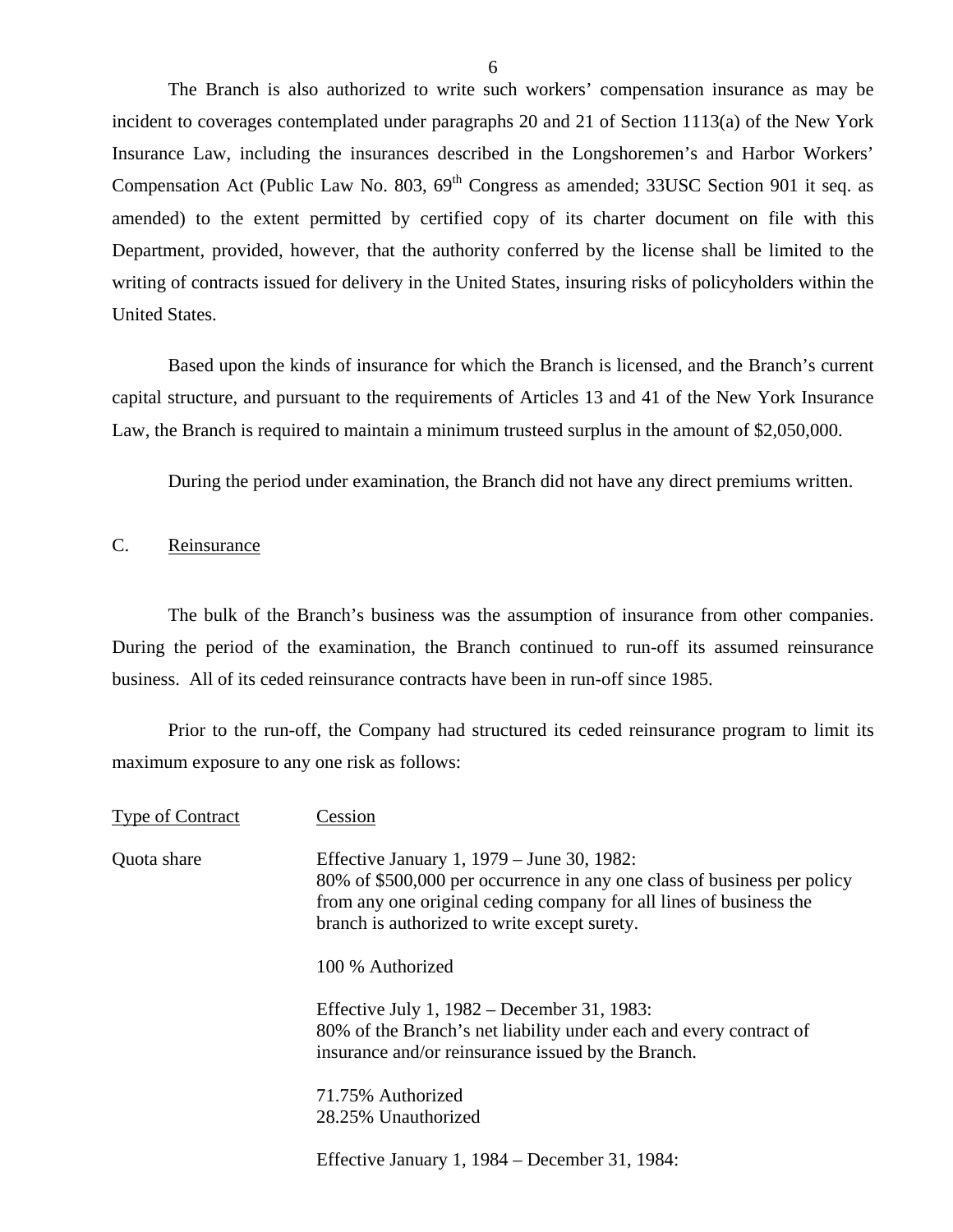56.25% of the Branch's net liability under each and every contract of insurance and /or reinsurance issued by the Branch.

73.4% Authorized 26.6% Unauthorized

It is the Branch's policy to obtain the appropriate collateral for its cessions to unauthorized reinsurers. Letters of credit obtained by the Branch to take credit for cessions to unauthorized reinsurers were reviewed for compliance with Department Regulations 133 and 114. No exceptions were noted.

All ceded reinsurance agreements in effect prior to the run-off date were reviewed and found to contain the required clauses, including an insolvency clause meeting the requirements of Section 1308 of the New York Insurance Law.

A review of the Schedule F data reported by the Branch in its filed annual statement found that it accurately reflected its reinsurance transactions. Additionally, management has represented that all material ceded reinsurance agreements transfer both underwriting and timing risk as set forth in the NAIC Accounting Practices and Procedures Manual, Statements of Statutory Accounting Principles ("SSAP") No. 62. The Branch did not do a risk transfer analysis but did provide an attestation from the Branch's Chief Executive Officer and Chief Financial Officer pursuant to Department Circular Letter No. 8. Additionally, an examination review revealed that the Branch was not a party to any finite reinsurance agreements. All ceded reinsurance agreements were accounted for utilizing reinsurance accounting as set forth in paragraphs 17, 19, 25 and 26 of SSAP No. 62.

#### Letter of Credit

The Branch is the beneficiary of a letter of credit agreement with QBE Insurance and Reinsurance Ltd. This letter of credit was amended on January 9, 2003 to change the beneficiary from Gan General to CGU. Effective May 5, 2003, the Branch changed its name to Aviva Insurance Company of Canada, but the letter of credit was not amended to reflect the name change.

It is recommended that the Branch amend its letter of credit with QBE Insurance and Reinsurance Ltd. to change the name of the beneficiary to Aviva Insurance Company of Canada (U.S. Branch), which is the legal name of the Branch.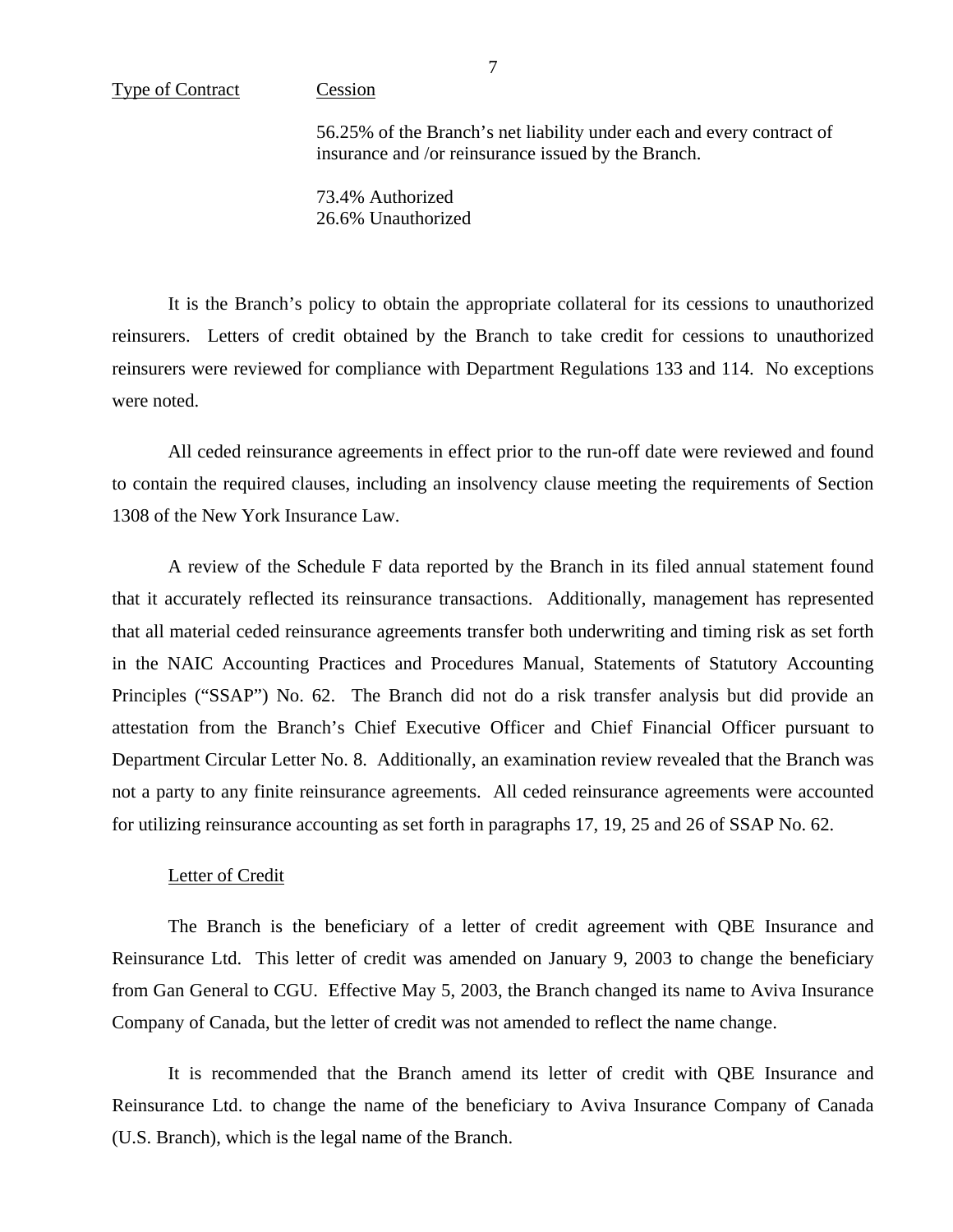<span id="page-9-0"></span> Additionally, the letter of credit was reported by the Branch in the amount of \$310,000 in Schedule F – Part 5 of its annual statement. Upon review, it was noted that the amount of the letter of credit was \$265,532, a difference of \$44,460. The difference was due to the fact that the letter of credit was reported in Canadian dollars.

It is recommended that the Branch report letters of credit in U.S. dollars in its filed financial statements.

#### D. Holding Company System

Aviva Insurance Company of Canada (U.S. Branch) is a member of a holding company system and is subject to the provisions of Article 15 of the New York Insurance Law. The immediate parent, Aviva Canada Inc. owns 100% of the issued and outstanding stock of Aviva Insurance Company of Canada (the "Home Office"). The ultimate parent is Aviva plc (UK).

Pursuant to Section 1502 of the New York Insurance Law, transactions between the Branch and the Home Office are exempted from the filing requirements of Article 15 of the New York Insurance Law. A review of the Holding Company Registration Statements filed with this Department indicated that such filings were complete and were filed in a timely manner pursuant to Article 15 of the New York Insurance Law and Department Regulation 52.

The following is a partial organization chart of the holding company system at December 31, 2005: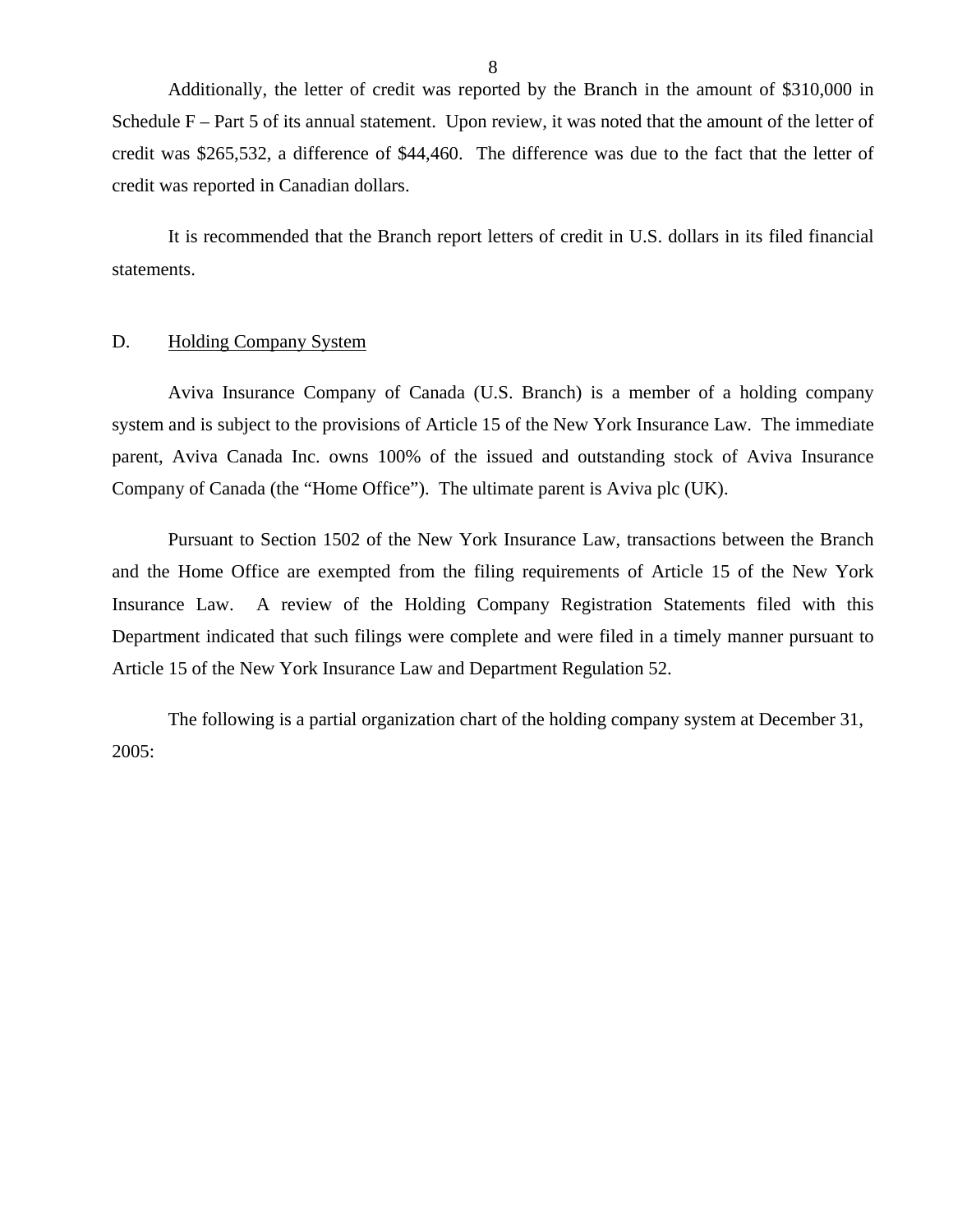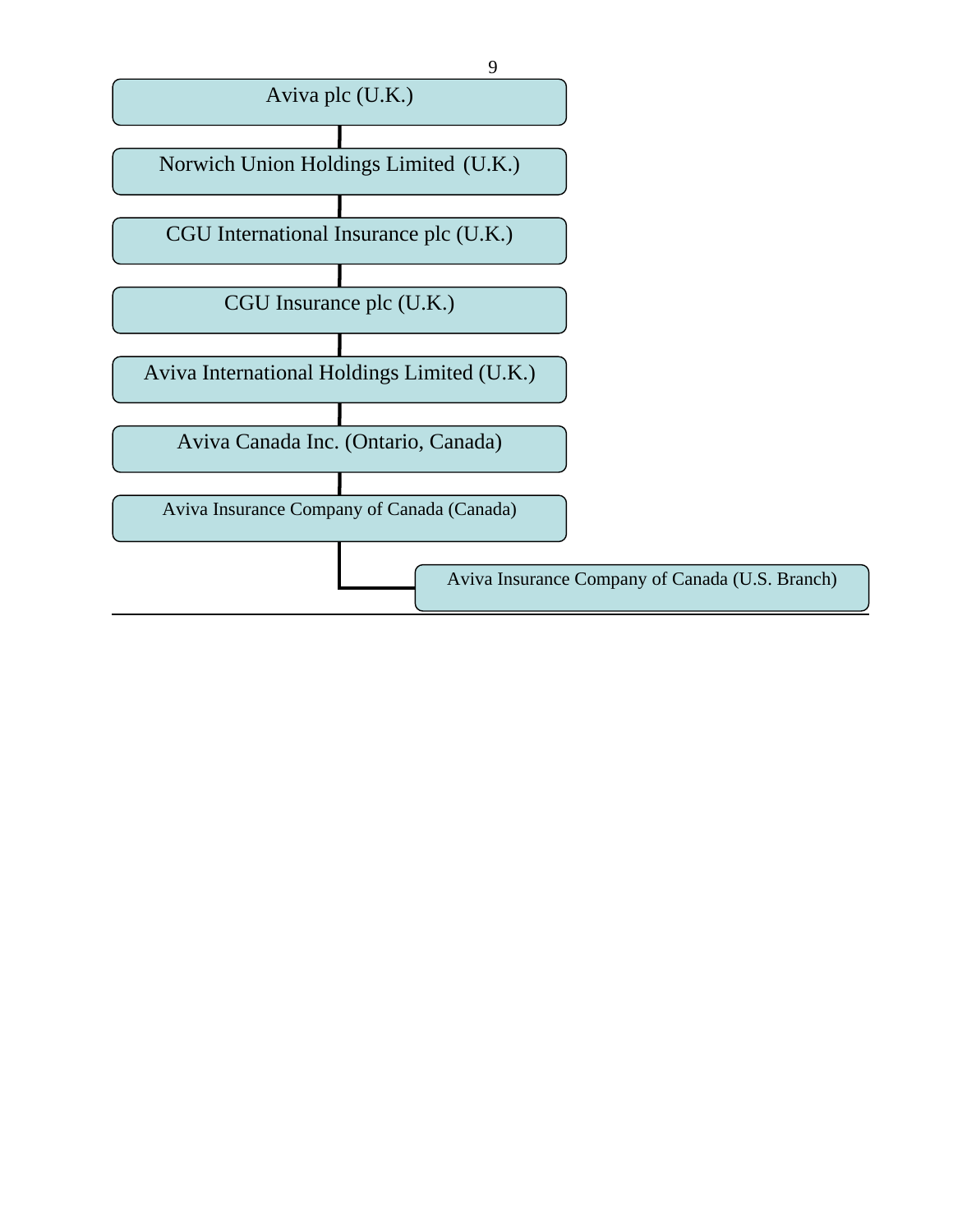<span id="page-11-0"></span>The Branch is party to the following agreements with its Home Office and affiliates:

#### Investment Management Agreement

Effective October 1, 1999, the Branch entered into an investment management agreement with CGU Investment Management Canada Limited (now changed to Aviva Investment Canada, Inc.,) a corporation incorporated under the laws of the Province of Ontario, Canada. Pursuant to the agreement, CGU Investment Management Canada was appointed as the investment adviser to manage, invest and reinvest the Branch investment portfolio for a management fee. This agreement was not submitted to this Department for approval.

It is recommended that the Investment Management Agreement between the Branch and Aviva Investment Canada Inc. be submitted to this Department for approval pursuant to Section 1505(d) of the New York Insurance Law.

#### Expenses Allocation Agreement

For the period under examination, the Branch was managed by its Home Office, Aviva Insurance Company of Canada. All expenses for the operation of the Branch were paid by the Home Office and there was no allocation of expenses to the Branch. The Branch did not have a written expense allocation agreement setting forth provisions that would serve as guidelines to properly allocate, reimburse, and settle expenses paid by the Home Office on behalf of the Branch in accordance with Department Regulation 30. The Home Office was not reimbursed for any expenses incurred on behalf of the Branch.

It is recommended that the Branch enter into a management agreement with its Home Office setting forth the services to be performed and the compensation to be paid by the Branch to its Home Office.

#### E. Abandoned Property Law

Section 1316 of the New York Abandoned Property Law provides that amounts payable to a resident of this state from a policy of insurance, if unclaimed for three years, shall be deemed to be abandoned property. Such abandoned property shall be reported to the comptroller on or before the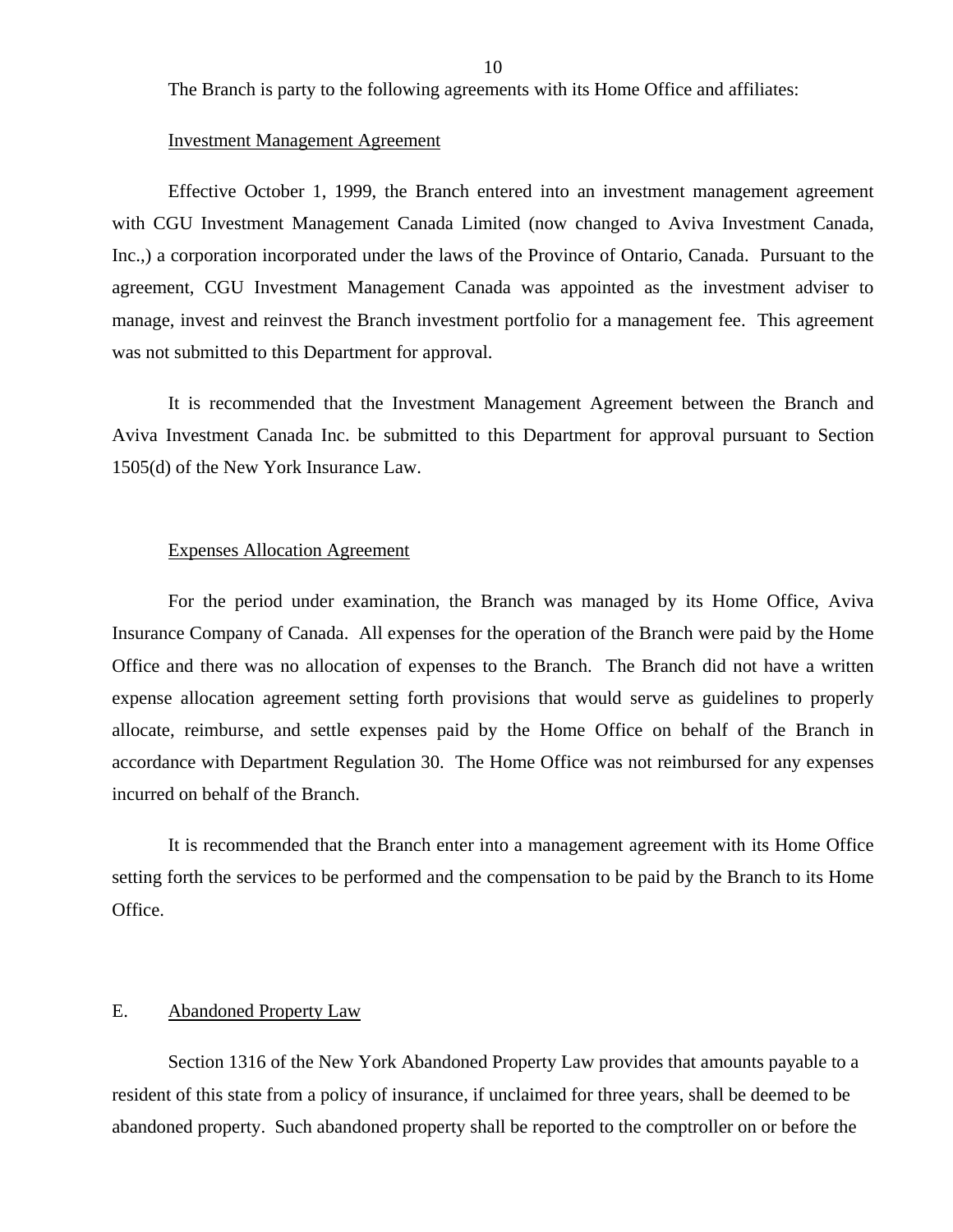first day of April each year. Such filing is required of all insurers regardless of whether or not they have any abandoned property to report.

The Branch's abandoned property reports for the period of this examination were all filed on a timely basis pursuant to the provisions of Section 1316 of the New York Abandoned Property Law.

#### F. Significant Operating Ratios

The following ratios have been computed as of December 31, 2005, based upon the results of this examination:

| Net premiums written in 2005 as to surplus to policyholders                              | $0.00\%$ |
|------------------------------------------------------------------------------------------|----------|
| Liabilities to liquid assets (cash and invested assets less investment in<br>affiliates) | 50.00%   |
| Premium in course of collection to surplus to policyholders                              | $0.00\%$ |

All of the above ratios fall within the benchmark ranges set forth in the Insurance Regulatory Information System of the National Association of Insurance Commissioners.

The underwriting ratios were not calculated due to the fact that the Branch's business is in run-off. Therefore, such ratios would not be meaningful.

### G. Accounts and Records

#### Custodian Agreement

Aviva Insurance Company of Canada (U.S. Branch), formerly known as Simcoe and Erie General Insurance Company, entered into a custodian agreement with Citibank, NA on September 7, 1978. This agreement does not meet the requirements of the NAIC Financial Examiners' Handbook, Part 1, Section IV-J:

1. That the national bank, state bank, or trust company, as custodian is obligated to indemnify the insurance company for any insurance company's loss of securities in the custodian's custody, except that, unless domiciliary state law, regulation, or administrative action otherwise require a stricter standard (Section 2.b. sets forth an example of such a stricter standard), the bank or trust company shall not be so obligated to the extent that such loss was caused by other than the negligence or dishonesty of the custodian.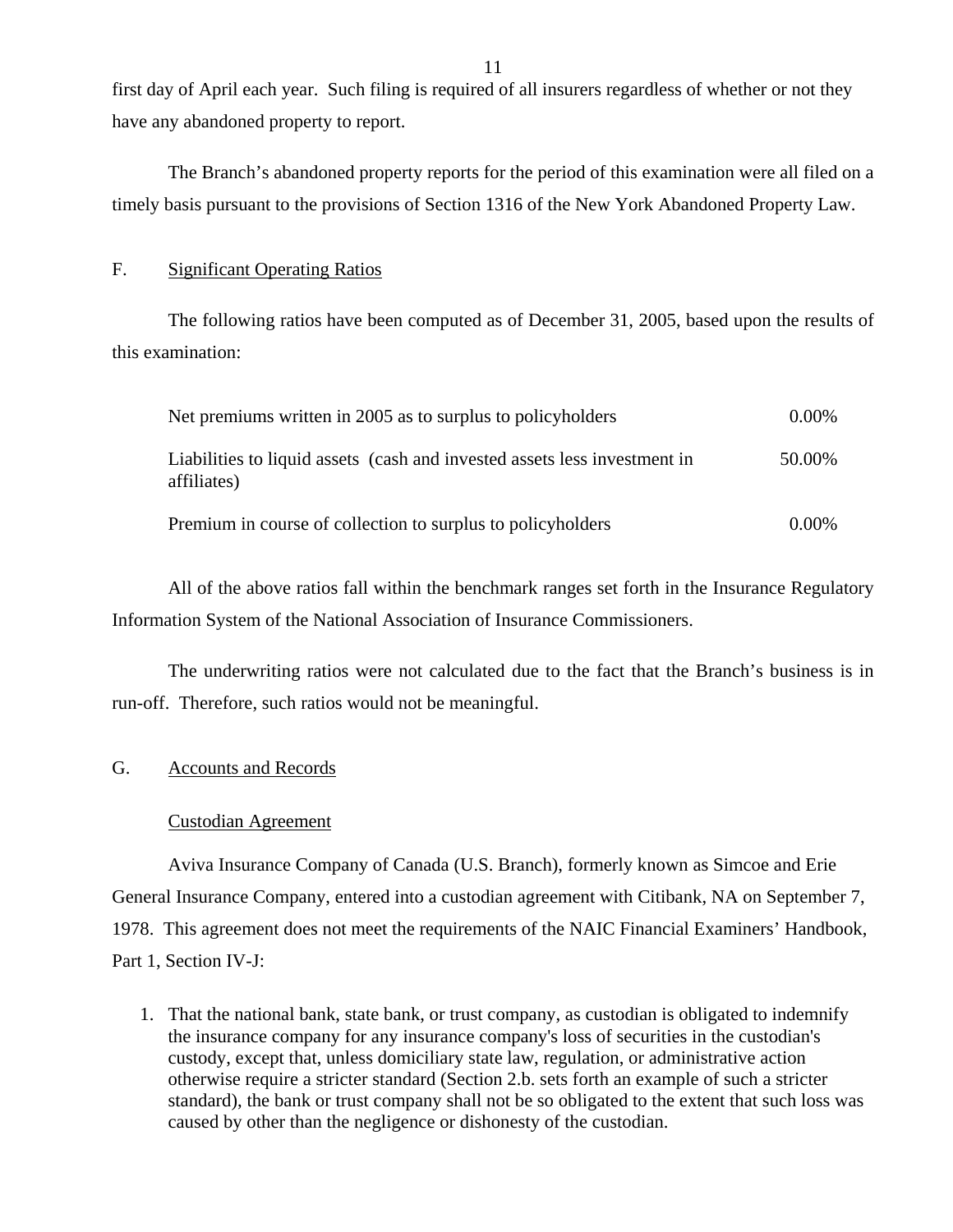- 2. If domiciliary state law, regulation, or administrative action requires a stricter standard of liability for custodians of insurance company securities than that set forth in Section 2.a., then such stricter standard shall apply. An example of a stricter standard that may be used is that the custodian is obligated to indemnify the insurance company for any loss of securities of the insurance company in the custodian's custody occasioned by the negligence or dishonesty of the custodian's officers or employees, or burglary, robbery, holdup, theft, or mysterious disappearance, including loss by damage or destruction.
- 3. That in the event of a loss of the securities for which the custodian is obligated to indemnify the insurance company, the securities shall be promptly replaced or the value of the securities and the value of any loss of rights or privileges resulting from said loss of securities shall be promptly replaced; and may provide.
- 4. That the national bank, state bank or trust company as custodian shall not be liable for any failure to take any action required to be taken hereunder in the event and to the extent that the taking of such action is prevented or delayed by war (whether declared or not and including existing wars), revolution, insurrection, riot, civil commotion, act of God, accident, fire, explosions, stoppage of labor, strikes or other differences with employees, laws, regulations, orders or other acts of any governmental authority, or any other cause whatever beyond its reasonable control.
- 5. That in the event that the custodian gains entry in a clearing corporation through an agent, there should be a written agreement between the custodian and the agent that the agent shall be subjected to the same liability for loss of securities as the custodian. If the agent is governed by laws that differ from the regulation of the custodian, the Commissioner of Insurance of the state of domicile may accept a standard of liability applicable to the agent that is different from the standard liability.
- 6. That if the custodial agreement has been terminated or if 100% of the account assets in any one custody account have been withdrawn, the custodian shall provide written notification, within three business days of termination or withdrawal, to the insurer's domiciliary commissioner.
- 7. That during regular business hours, and upon reasonable notice, an officer or employee of the insurance company, an independent accountant selected by the insurance company and a representative of an appropriate regulatory body shall be entitled to examine, on the premises of the custodian, its records relating to securities, if the custodian is given written instructions to that effect from an authorized officer of the insurance company.
- 8. The custodian and its agents, upon reasonable request, shall be required to send all reports which they receive from a clearing corporation or the Federal Reserve book-entry system which the clearing corporation or the Federal Reserve permits to be redistributed and reports prepared by the custodian's outside auditors, to the insurance company on their respective systems of internal control.
- 9. To the extent that certain information maintained by the custodian is relied upon by the insurance company in preparation of its annual statement and supporting schedules, the custodian agrees to maintain records sufficient to determine and verify such information.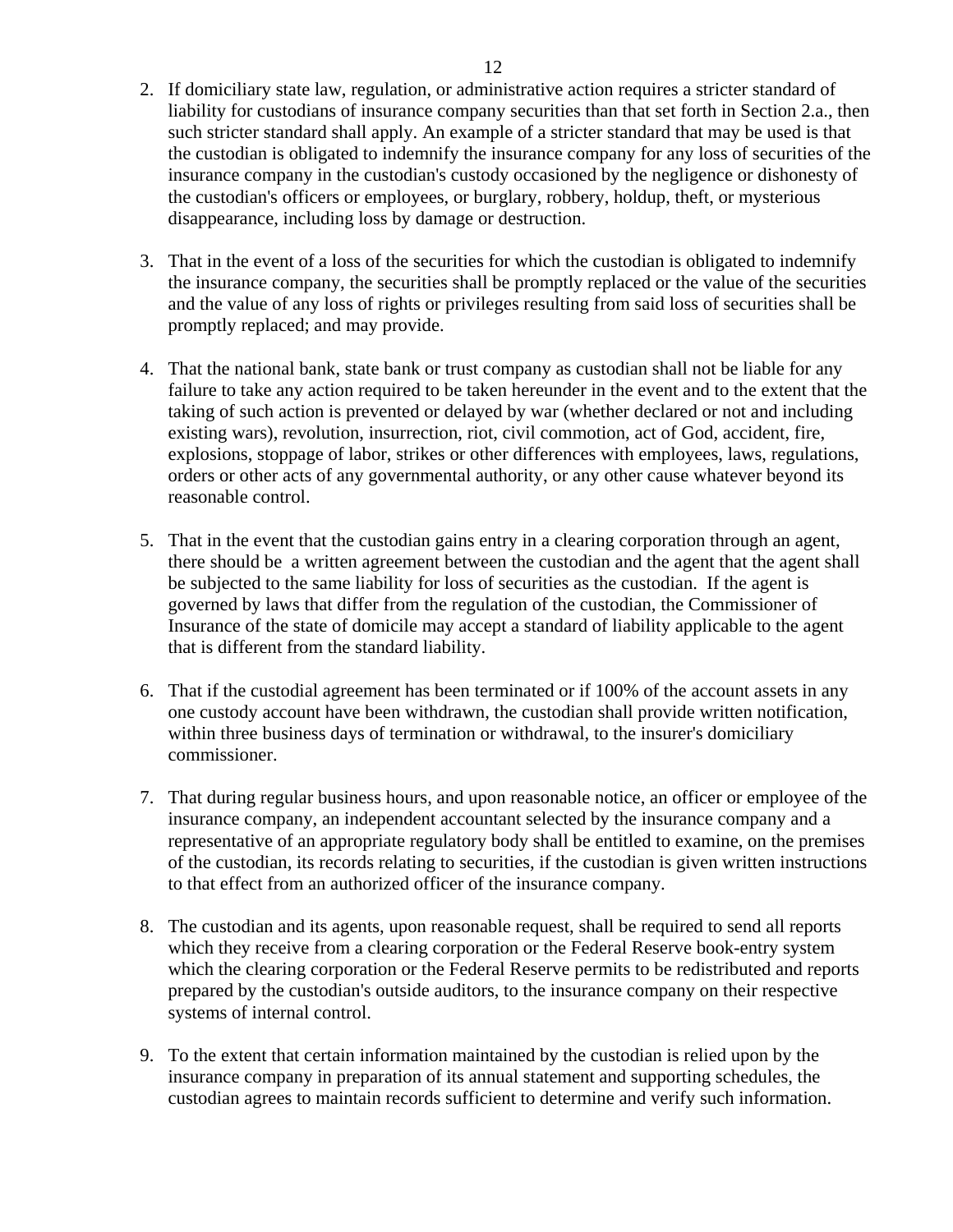10. That the custodian shall provide, upon written request from a regulator or an authorized officer of the insurance company, the appropriate affidavits, with respect to the insurance company's securities held by the custodian.

It is recommended that the Branch amend its custodial agreement to include the safeguards and provisions per the NAIC Financial Condition Examiner's Handbook, Part 1, Section IV- J.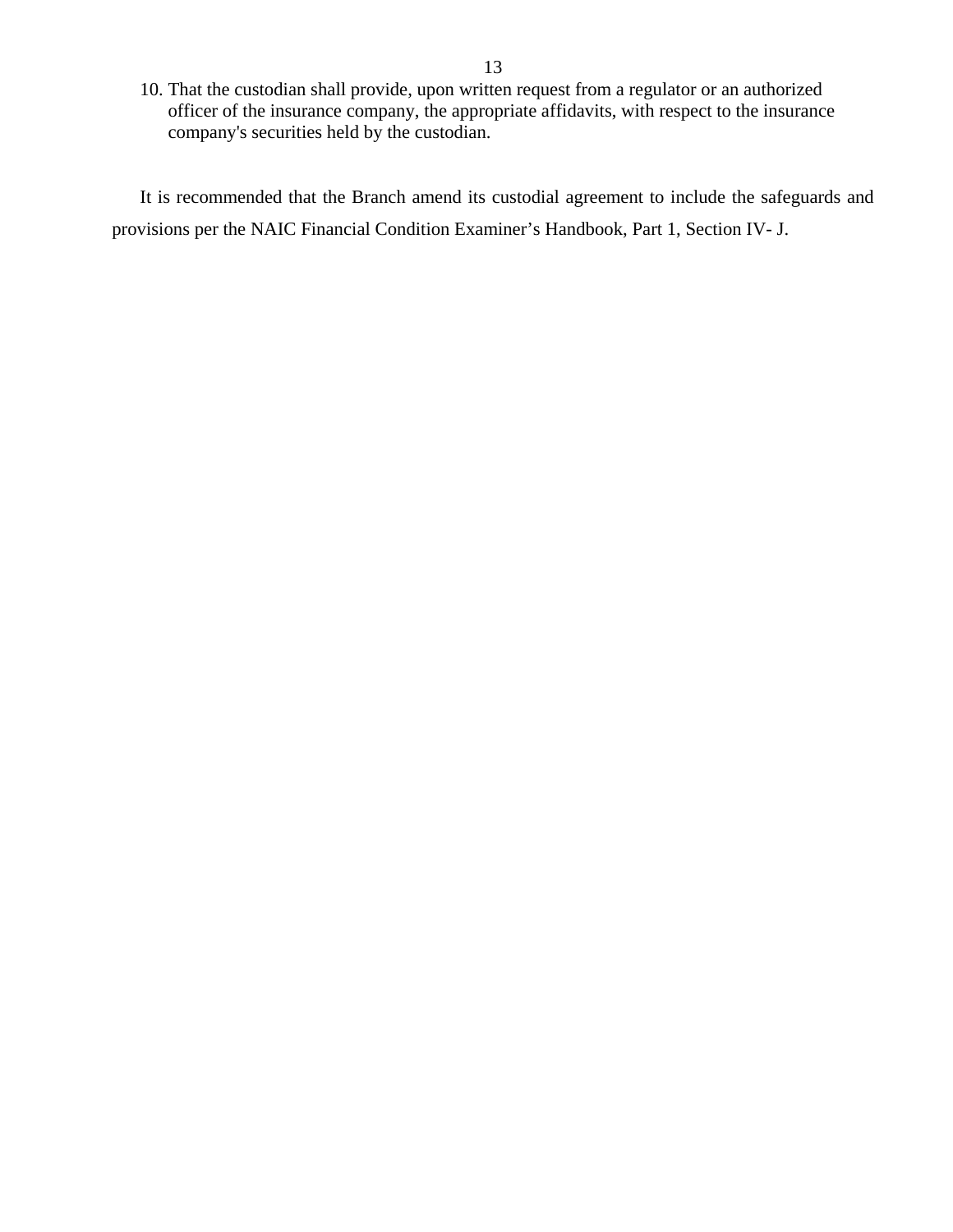# **3. FINANCIAL STATEMENTS**

# A Balance Sheet

The following shows the assets, liabilities and surplus as regards policyholders as of December 31, 2005 as determined by this examination and as reported by the Company:

|                                                                            |               | Examination |               |               | Surplus    |  |
|----------------------------------------------------------------------------|---------------|-------------|---------------|---------------|------------|--|
| Assets                                                                     |               | Assets Not  | Net Admitted  | Net Admitted  | Increase   |  |
|                                                                            | Assets        | Admitted    | Assets        | Assets        | (Decrease) |  |
| <b>Bonds</b>                                                               | \$9,718,309   | \$          | \$9,718,309   | \$9,718,309   | \$         |  |
| Cash                                                                       | 7,702,815     |             | 7,702,815     | 7,702,815     |            |  |
| Investment income due and accrued                                          | 144,251       |             | 144.251       | 144,251       |            |  |
| Amounts recoverable from reinsurers                                        | 586,560       |             | 586,560       | 586,560       |            |  |
| Funds held by or deposited with reinsured<br>companies                     | 1.899         |             | 1.899         | 1,899         |            |  |
| Current federal and foreign income tax<br>recoverable and interest thereon | <u>79,263</u> |             | <u>79,263</u> | <u>79,263</u> |            |  |
| Total assets                                                               | \$18,233,097  |             | \$18,233,097  | \$18,233,097  |            |  |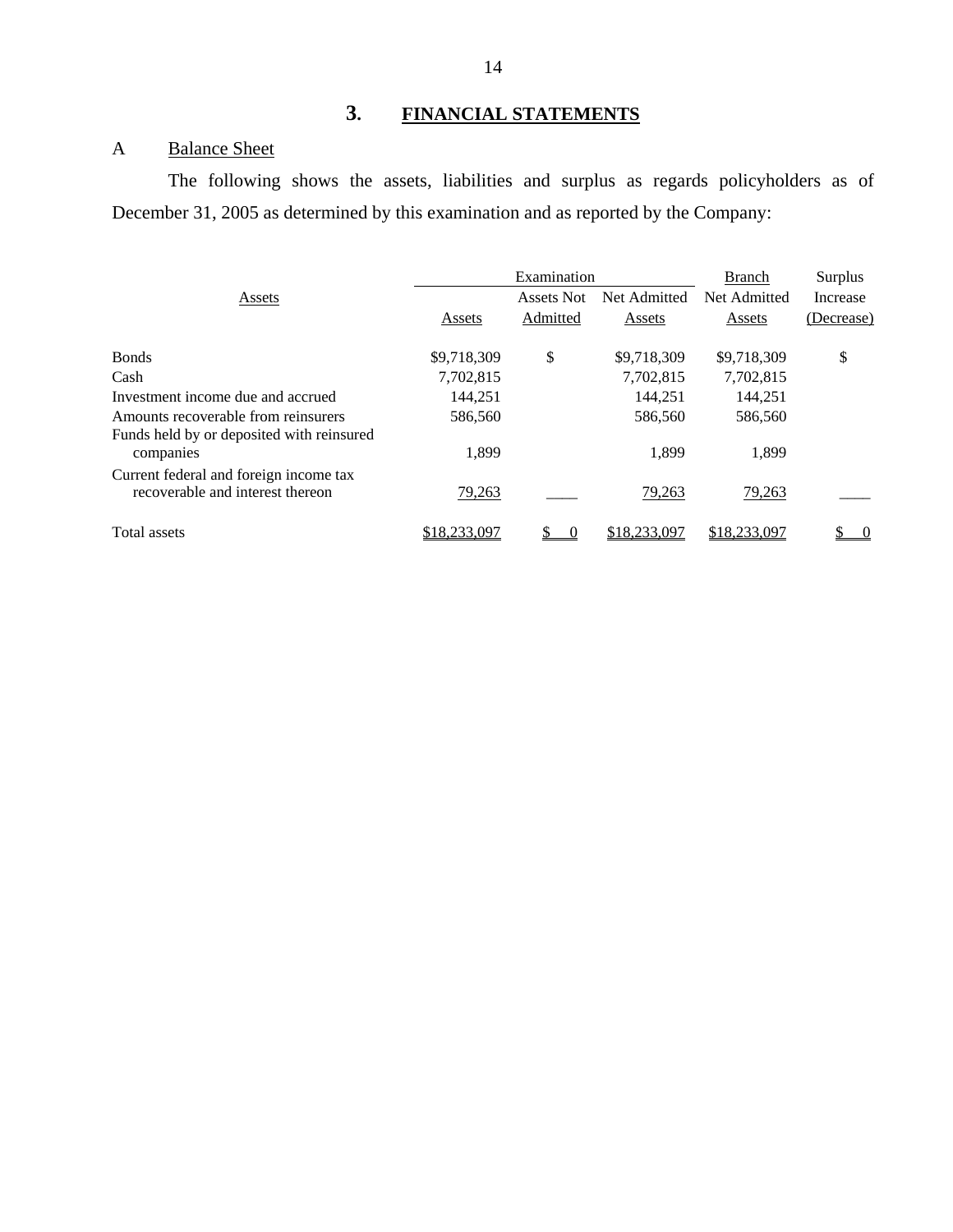| Liabilities, surplus and other funds                            | Examination      | Company       | Surplus<br>Increase<br>(Decrease) |
|-----------------------------------------------------------------|------------------|---------------|-----------------------------------|
| Liabilities                                                     |                  |               |                                   |
| Losses                                                          | \$7,222,241      | \$6,733,241   | \$(489,000)                       |
| Reinsurance payable on paid losses and loss adjustment expenses | 2,900,549        | 2,900,549     |                                   |
| Loss adjustment expenses                                        | 42,619           | 42,619        |                                   |
| Other expenses (excluding taxes, licenses and fees)             | 59,700           | 59,700        |                                   |
| Funds held by company under reinsurance treaties                | 1,011,927        | $\theta$      | (1,011,927)                       |
| Amounts withheld or retained by company for account of others   | 11,066           | 11,066        |                                   |
| Provision for reinsurance                                       | 227,769          | 227,769       |                                   |
| Aggregate write-ins for liabilities – Reinsurance Allowance     | $\boldsymbol{0}$ | 1,011,927     | 1,011,927                         |
| <b>Total liabilities</b>                                        | \$11,475,871     | \$10,986,871  | \$ (489,000)                      |
| Aggregate write-ins for special surplus funds                   | \$<br>250,000    | 250,000<br>\$ | \$                                |
| Unassigned funds (surplus)                                      | 6,507,226        | 6,996,226     | 489,000                           |
| Surplus as regards policyholders                                | \$6,757,226      | \$7,246,226   | \$ (489,000)                      |
| Total surplus and other funds                                   | \$18,233,097     | \$18,233,097  |                                   |

NOTE: The Branch has not been audited by the Internal Revenue Service since it became licensed in this state. The examiner is unaware of any potential exposure of the Company to any tax assessment and no liability has been established herein relative to such contingency.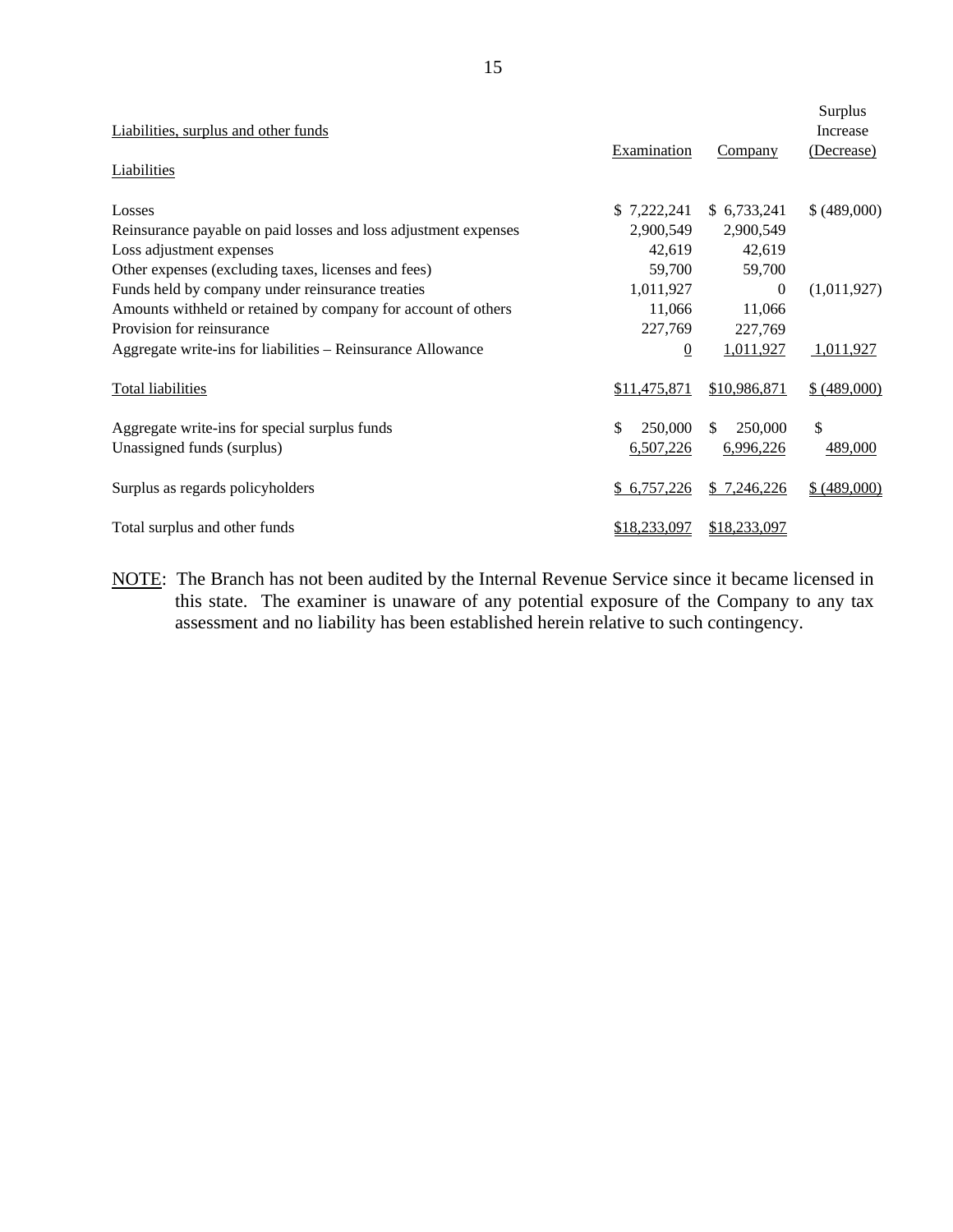B. Underwriting and Investment Exhibit

Surplus as regards policyholders increased by \$231,828 during the five-year examination period January 1, 2001 through December 31, 2005, detailed as follows:

# Capital and Surplus

| <b>Underwriting Income</b>                                                                  |             |               |
|---------------------------------------------------------------------------------------------|-------------|---------------|
| Premiums earned                                                                             |             | \$(4,752)     |
| Deductions:                                                                                 |             |               |
| Losses incurred                                                                             | \$4,413,072 |               |
| Loss adjustment expenses incurred                                                           | 350,739     |               |
| Other underwriting expenses incurred                                                        | 58,349      |               |
| Total underwriting deductions                                                               |             | 4,822,160     |
| Net underwriting gain or (loss)                                                             |             | \$(4,826,912) |
| <b>Investment Income</b>                                                                    |             |               |
| Net investment income earned                                                                | \$2,697,895 |               |
| Net realized capital gain                                                                   | 69,360      |               |
| Net investment gain or (loss)                                                               |             | 2,767,255     |
| Other Income                                                                                |             |               |
| Aggregate write-ins for miscellaneous income                                                | \$11,173    |               |
| Total other income                                                                          |             | <u>11,173</u> |
| Net income before dividends to policyholders and before<br>federal and foreign income taxes |             | \$(2,048,484) |
| Federal and foreign income taxes incurred                                                   |             | 575           |
| Net income (loss)                                                                           |             | \$(2,049,059) |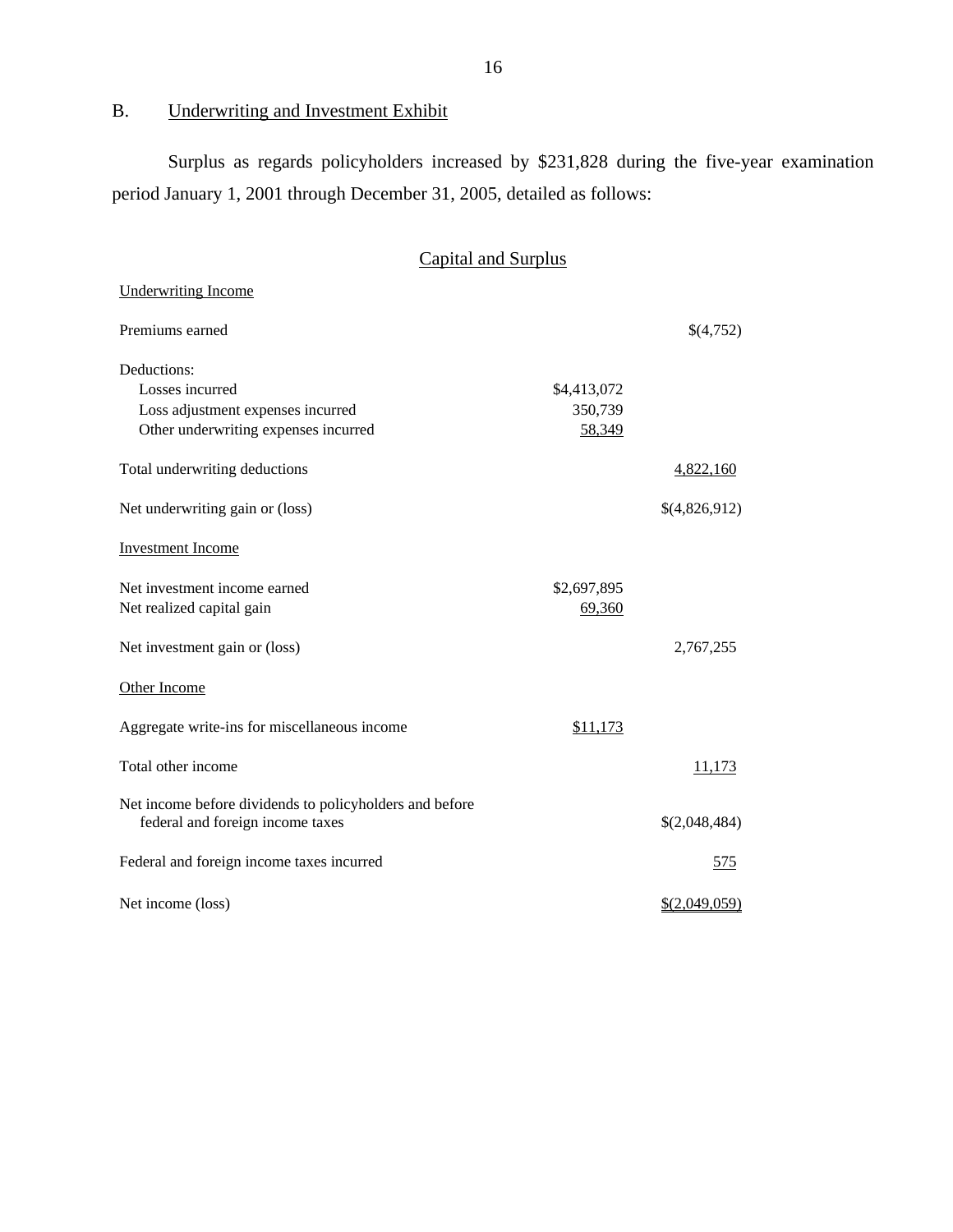# 17 Capital and Surplus

Surplus as regards policyholders per report on examination as of December 31, 2000  $\underline{$6,989,054}$ 

|                                                                                       | Gains in<br>Surplus | Losses in<br><b>Surplus</b> |           |
|---------------------------------------------------------------------------------------|---------------------|-----------------------------|-----------|
| Net income                                                                            | \$                  | \$2,049,059                 |           |
| Change in nonadmitted assets                                                          | 1,993,000           |                             |           |
| Change in provision for reinsurance                                                   |                     | 189,769                     |           |
| Aggregate write-ins for gains and losses in surplus                                   | 14,000              | $\theta$                    |           |
| Total gains and losses                                                                | \$2,007,000         | \$2,238,828                 |           |
| Net increase (decrease) in surplus                                                    |                     |                             | (231,828) |
| Surplus as regards policyholders per report on<br>examination as of December 31, 2005 |                     |                             |           |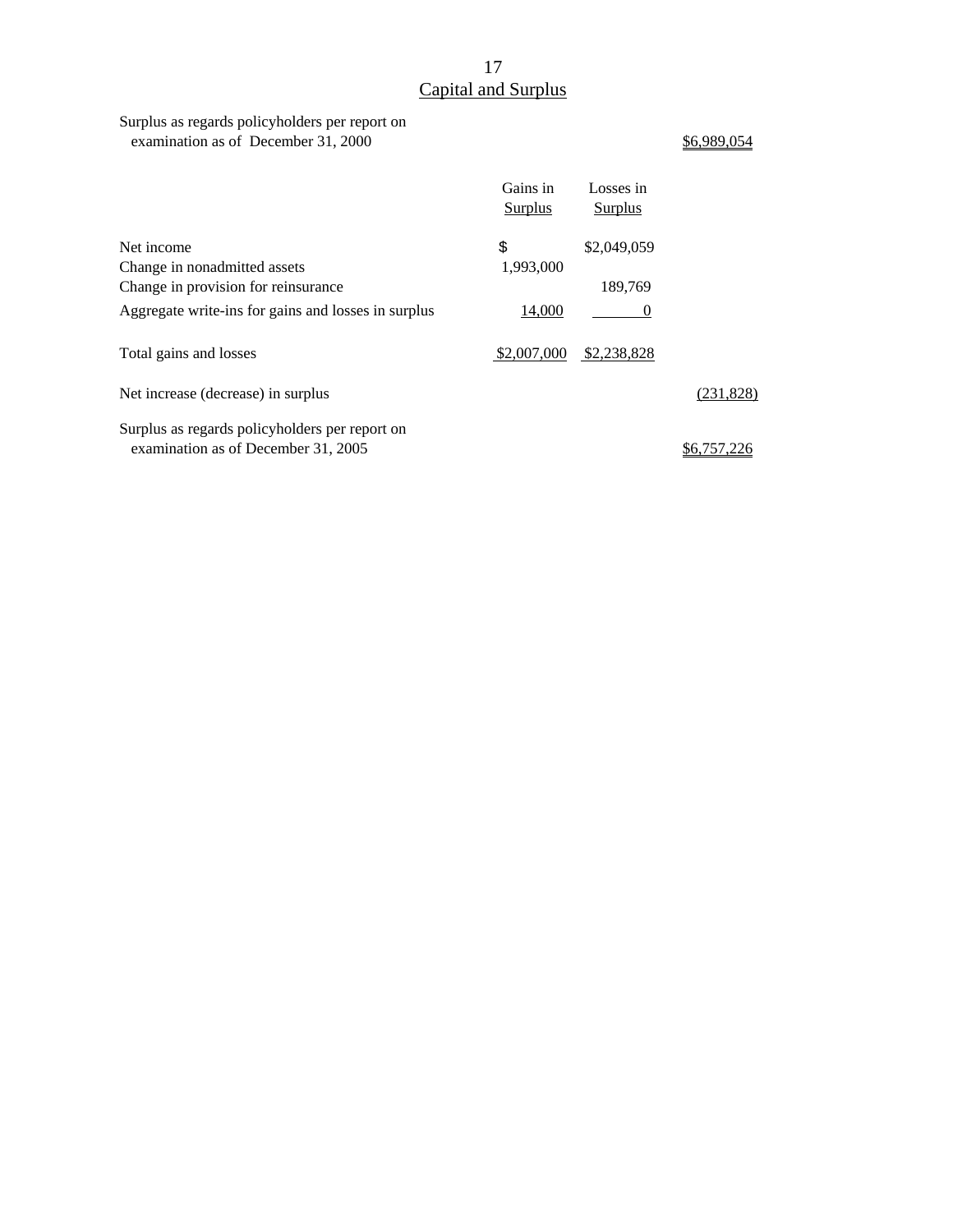#### C. Trusted Surplus Statements

Assets The following statement shows the trusted surplus of the Branch calculated in accordance with Section 1312 of the New York Insurance Law and as determined by this examination:

| Assets                                                                                                                                            |                        |              |
|---------------------------------------------------------------------------------------------------------------------------------------------------|------------------------|--------------|
| Securities deposited with state insurance<br>departments for the protection of all policyholders<br>and creditors within the United States:       |                        |              |
| New York                                                                                                                                          |                        | \$896,064    |
| Vested in and held by United States Trustee for the<br>protection of all of the Branch's policyholders and<br>creditors within the United States: |                        |              |
| <b>Bonds</b><br>Accrued interest income<br>Total vested in and held by United                                                                     | \$9,647,115<br>144,251 |              |
| <b>States Trustee</b>                                                                                                                             |                        | 9,791,366    |
| Total gross trusteed assets                                                                                                                       |                        | \$10,687,430 |
| Liabilities                                                                                                                                       |                        |              |
| Liabilities as determined by this examination                                                                                                     |                        | \$11,475,871 |
| Deductions from Liabilities:<br>Reinsurance recoverable on paid<br>losses and loss adjustment<br>expenses:                                        |                        |              |
| Authorized companies                                                                                                                              | \$586,560              |              |
| Unauthorized companies<br><b>Total deductions</b>                                                                                                 | $\overline{0}$         | 586,560      |
| Net liabilities (per Section 1312)                                                                                                                |                        | \$10,889,311 |
| Trusteed surplus (per Section 1312)                                                                                                               |                        | (201, 881)   |
| Total liabilities and trusteed surplus                                                                                                            |                        | \$10,687,430 |

NOTE: Pursuant to Section 1312 of the New York Insurance Law, the Branch is required to maintain a minimum trusteed surplus of \$2,050,000. This examination has determined that the Branch's trusteed surplus was \$(201,881), resulting in an impairment in the amount of \$2,251,881 at December 31, 2005. Subsequent to the examination date, on May 31, 2006, the Branch deposited qualifying assets in the amount \$2,250,000 with its United States trustee, thereby reducing the impairment at December 31, 2005 to \$1,881. It is recommended that the Branch deposit additional qualifying assets with its United States trustee to eliminate the remaining impairment.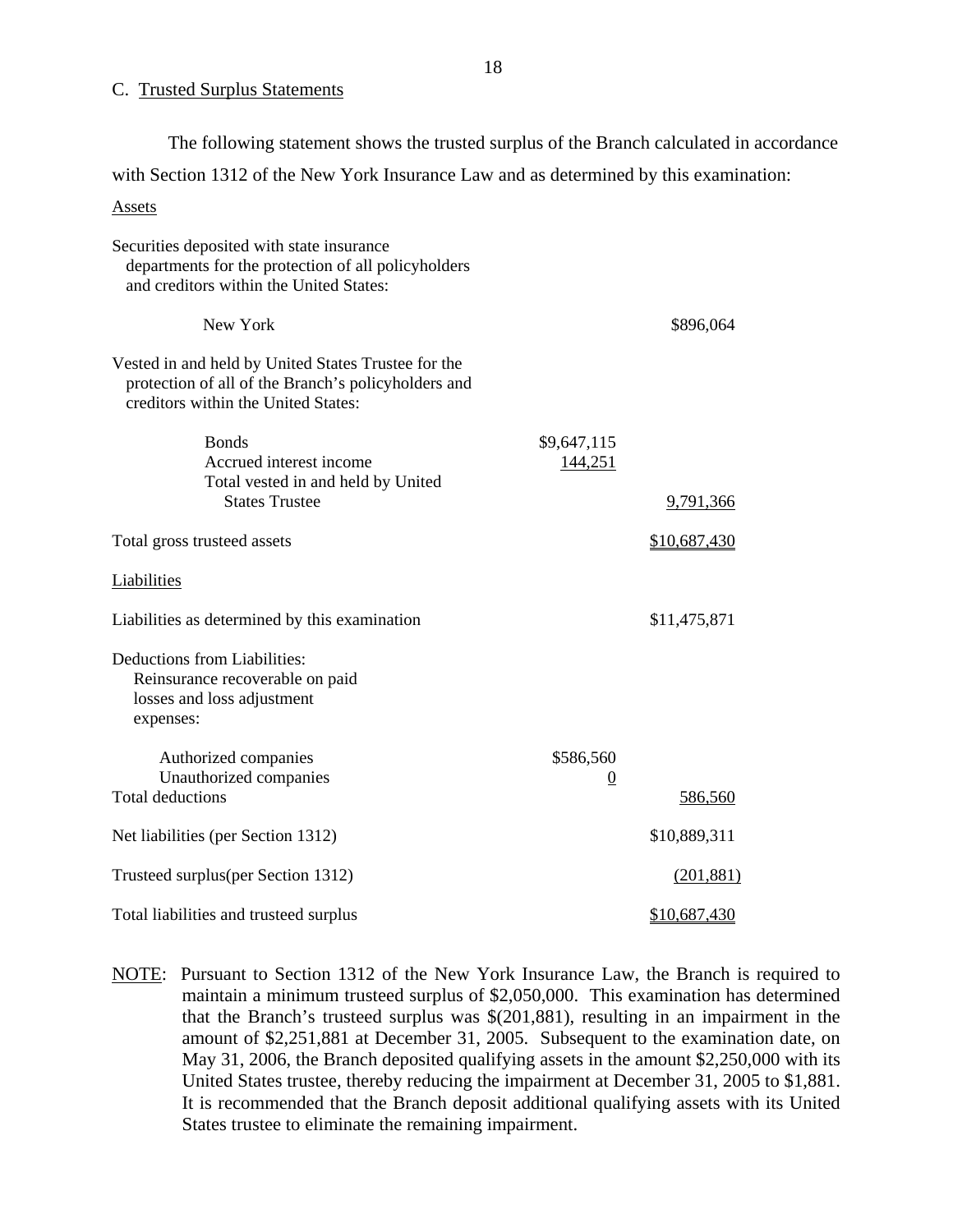## 19 **4. LOSSES AND LOSS ADJUSTMENT EXPENSES**

<span id="page-20-0"></span>The examination liability for the captioned items of \$7,264,860 is \$489,000 more than the \$6,775,860 reported by the Branch in its December 31, 2005 filed annual statement. The examination analysis was conducted in accordance with generally accepted actuarial principles and practices and was based on statistical information contained in the Branch's internal records and in its filed annual statements.

Regarding the Actuarial Report underlying the loss and loss adjustment expense reserves reported by an insurer, the National Association of Insurance Commissioners Annual Statement Instructions requires the following:

"Actuarial Report should contain both narrative and technical components. The narrative component should provide sufficient detail to clearly explain to company management, the regulator, or other authority the findings, recommendations and conclusion, as well as their significance. The technical component should provide sufficient documentation and disclosure for another actuary practicing in the same field to evaluate the work. This technical component must show the analysis from basic data, e.g., loss triangles to the conclusions."

Whereas the Branch met the requirements for the narrative component, the technical component did not provide sufficient data to support the conclusions contained in its Actuarial Report. Therefore, the Department's actuaries were unable to properly evaluate the reported conclusions.

It is recommended that the Branch provide to this Department sufficient documentation for the Department actuary to properly evaluate the Actuarial Report of the Branch.

### **5. FUNDS HELD BY COMPANIES UNDER REINSURANCE TREATIES**

The Branch reported no liability under this caption as of the examination date. This examination has established the captioned liability in the amount of \$1,010,737. The examination change represents a reclass of the amount reported under the caption "Aggregate write-in for liabilities – Reinsurance Allowance."

The liability represents the proceeds of a parental letter of credit from the Home Office that was used to guarantee the outstanding loss and loss adjustment expenses due the Branch from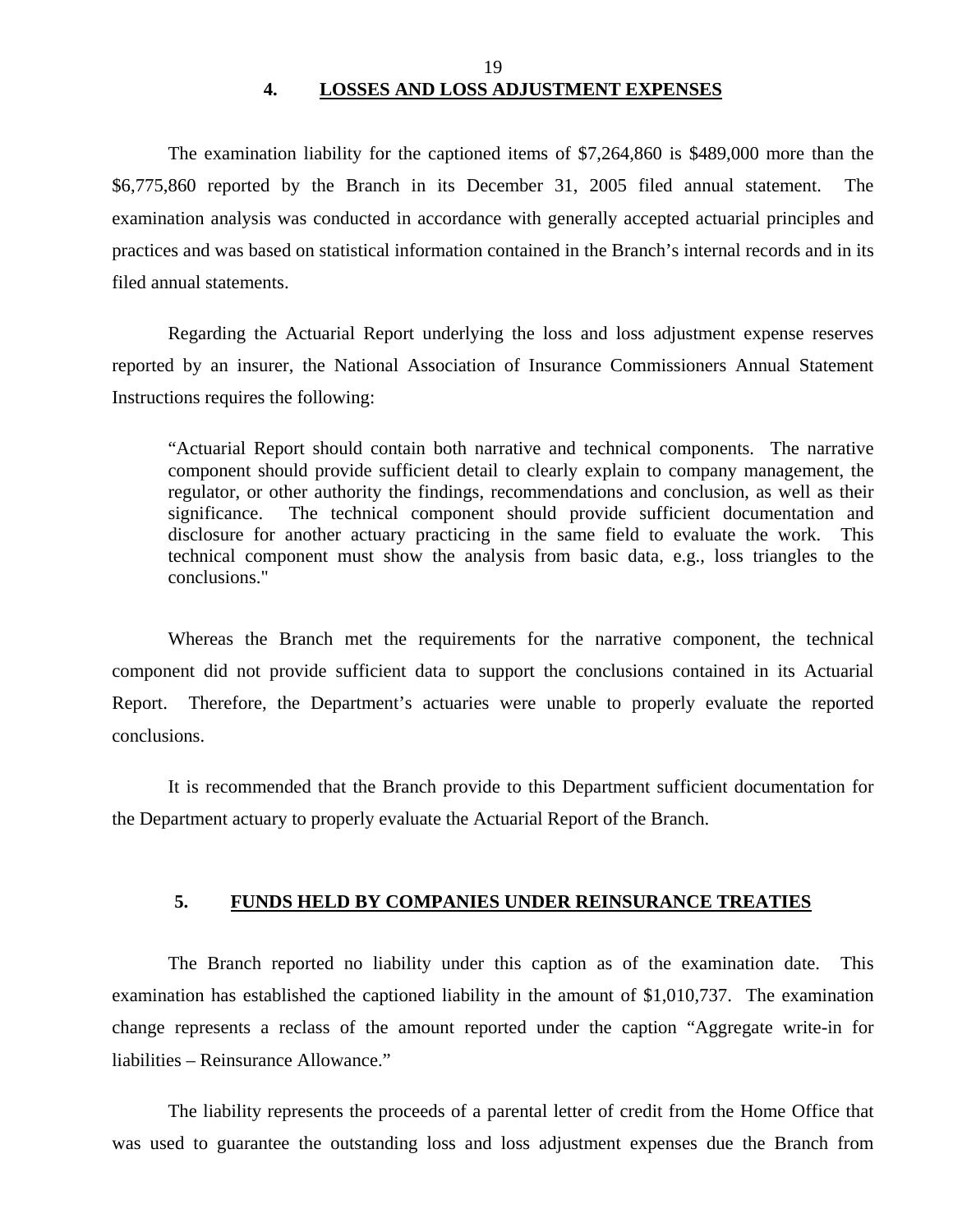unauthorized reinsurers. On December 30, 1999, as part of the purchase of GAN General by CGU Insurance Group, Canada, the Department allowed the parental letter of credit to be drawn down with the stipulation that the proceeds would remain with the Branch as funds held against future losses. The Branch reported these funds held as "Aggregate write-in for liabilities – Reinsurance Allowance" instead of Funds held by company under reinsurance treaties.

It is recommended that the Branch reports funds held in its annual statements in accordance with NAIC's Annual Statement Instructions.

### **6. AGGREGATE WRITE-INS FOR LIABILITIES – REINSURANCE ALLOWANCE**

The Branch reported a liability in the amount of \$1,010,737 under this caption as of the examination date. Pursuant to this examination, the liability has been eliminated as more fully explained in item 5 of this report.

#### **7. MARKET CONDUCT ACTIVITIES**

The Branch was primarily engaged in the business of reinsurance. The examiner has, therefore, not reviewed any market conduct activities.

#### 8. COMPLIANCE WITH PRIOR REPORT ON EXAMINATION

The prior report on examination contained eleven recommendations as follows (page numbers refer to the prior report):

#### ITEM PAGE NO.

1

#### Capital Impairment

A. Capital Impairment<br>The Branch is required pursuant to Section 1312 of the New York Insurance law to maintain a minimum trusteed surplus of \$2,050,000. This examination has determined that the Branch's trusteed surplus of \$1,312,203 was impaired in the amount of \$737,797.

> Subsequent to the examination date, on January 4, 2002, the Branch deposited qualifying assets in the amount of \$2,000,000, which eliminated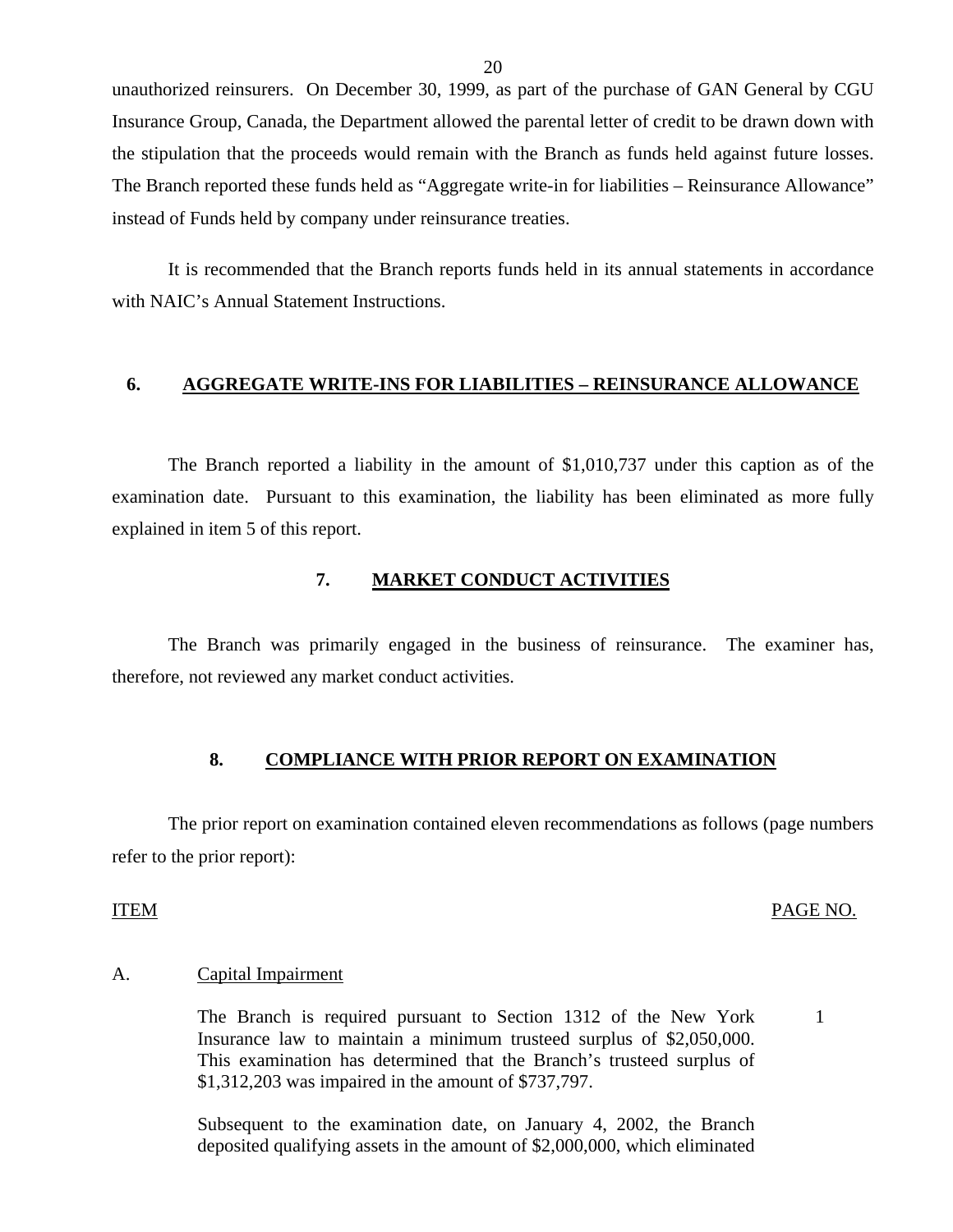the impairment as of the examination date.

### **Holding Company**

B. Holding Company<br>It is recommended that the Branch comply with Section 1504(a) of the 7 New York Insurance Law and Department Regulation 52 by filing such reports or material the superintendent may direct in a timely manner.

21

The Branch has complied with this recommendation.

#### C. Accounts and Records

**Invested Assets** 

i. Invested Assets<br>It is recommended that the Branch amend its account names and custodial 10 agreement to reflect its legal name.

The Branch has complied with this recommendation.

#### ii. Expense Allocation Agreement

It is recommended that CGU Insurance Company of Canada, the Home 10 Office Company of the Branch, reimburse the Branch for any expenses paid and not allocate any further expenses to the Branch until such time as an approved expense sharing agreement has been submitted to and approved by this Department in accordance with Section 1505 of the New York Insurance Law.

The Branch was reimbursed for these expenses.

#### Write-in for the Expenses

iii. Write-in for the Expenses<br>It is recommended that the Branch comply with Circular Letter 15 (1975) 11 and Section 1302 of the New York Insurance Law and report all assets of doubtful value and amounts over ninety days past due from affiliates as non-admitted assets.

The Branch has complied with this recommendation.

#### **Record Retention**

iv. Record Retention<br>It is recommended that the Branch retain its books and records as required 11 by Department Regulation 152.

The Branch has complied with the recommendation.

### **Certified Public Accountants**

v. Certified Public Accountants<br>It is recommended that the Branch enter into an agreement with its 12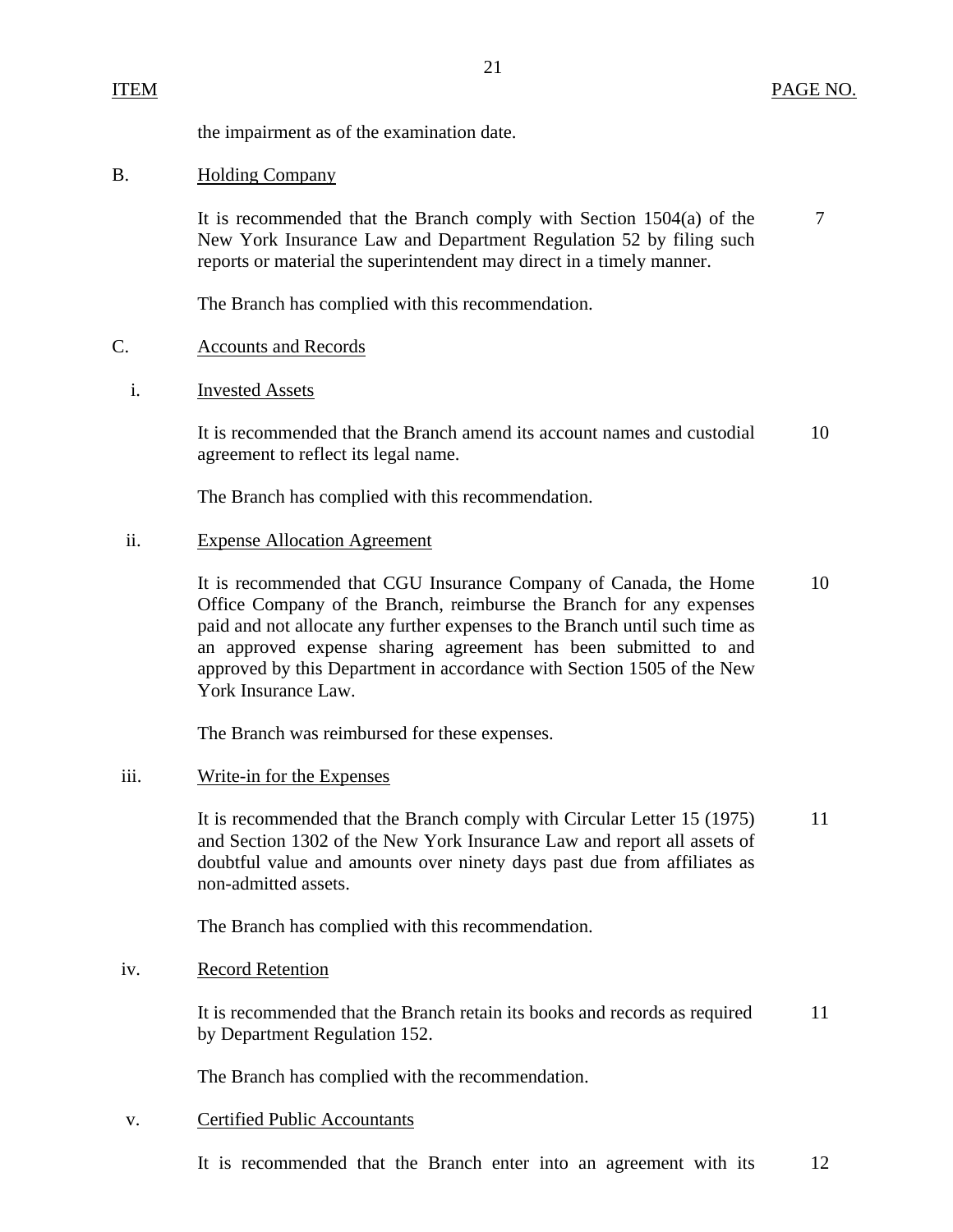certified public accountants that comply with Section 307 (b) of the New York Insurance Law and Department Regulation 118.

The Branch has complied with this recommendation.

It is recommended that the Branch comply with the NAIC's Annual Statement Instructions by notifying and filing the necessary documents with the Department when changing auditors.

There has been no change in the external auditors since the prior examination.

#### **Reinsurance Recoverable on Loss and Loss Adjustment Expenses**

D. Reinsurance Recoverable on Loss and Loss Adjustment Expenses<br>It is recommended that the Branch report funds held in its annual statements in accordance with the NAIC's Annual Statement Instructions. 19

> The Branch has not complied with this recommendation. A similar comment is made in this report.

**Losses and Loss Adjustment Expenses** 

E. Losses and Loss Adjustment Expenses<br>It is recommended that the Branch's actuarial opinion accurately reflect the methods used to determine the reserves for unpaid losses and unpaid adjustment expenses. It is also recommended that the Branch retain workpapers to support its filed actuarial opinion in accordance with Annual Statement Instructions. 20

> The Branch has not fully complied with this recommendation and a similar recommendation is contained in this report.

F. Reinsurance Payable on Paid Losses and Loss Adjustment Expenses<br>It is recommended that the Branch properly report Reinsurance recoverable on paid losses and loss adjustment expenses as an asset and report a non-admitted asset for all inter-company balances over ninety days past due in accordance with Department Circular Letter 15 (1975). 21

The Branch has complied with this recommendation.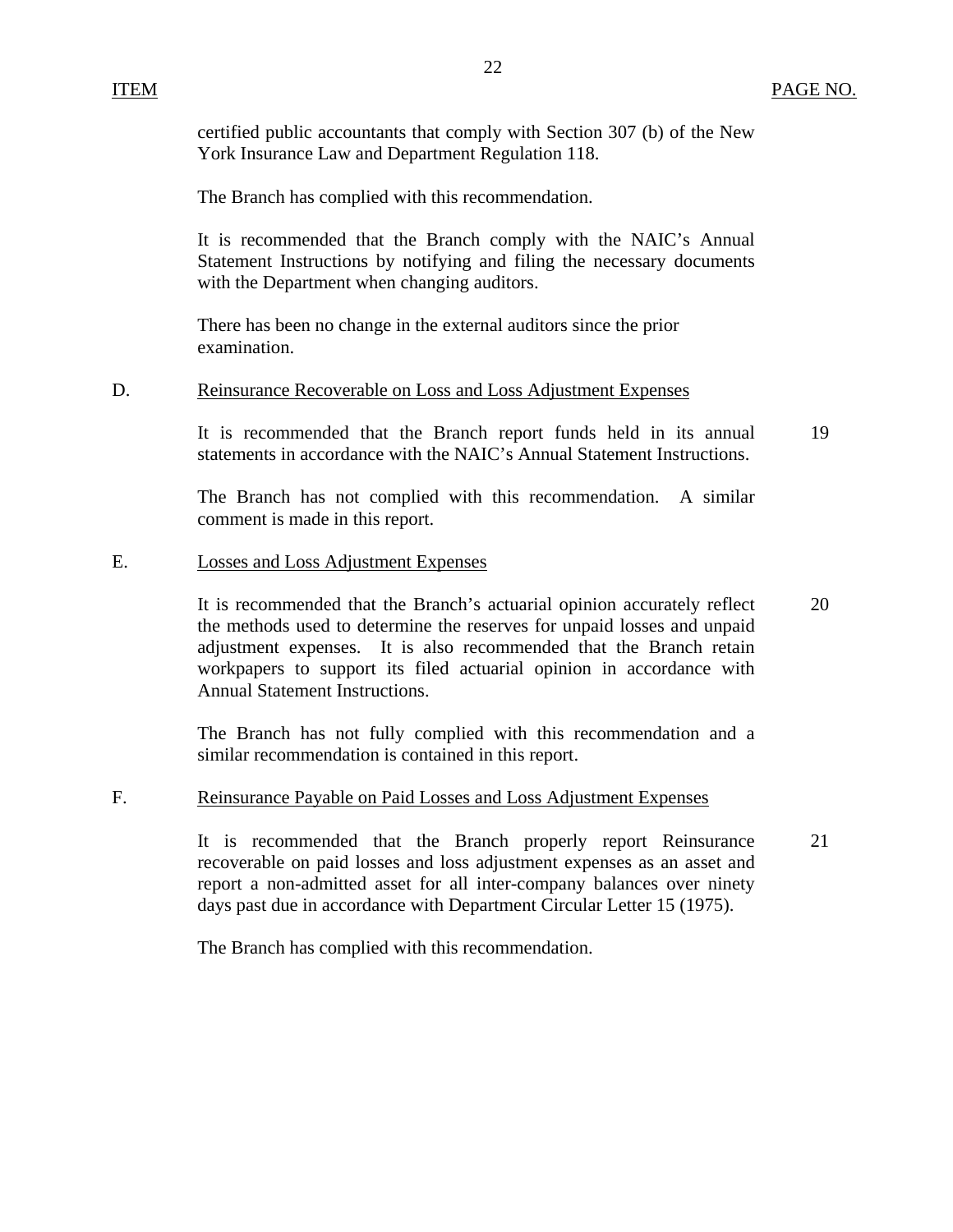#### 23

# **9**. **SUMMARY OF COMMENTS AND RECOMMENDATIONS**

#### <span id="page-24-0"></span>**ITEM**

#### ITEM PAGE NO

### A. Trusteed Surplus Impairment

The Branch is required pursuant to Section 1312 of the New York Insurance 1, 18 Law to maintain a minimum trusteed surplus of \$2,050,000. This examination has determined that the Branch's trusteed surplus was \$(201,881), resulting in an impairment in the amount of \$2,251,881. Subsequent to the examination date, on May 31, 2006, the Branch deposited qualifying assets in the amount \$2,250,000 with its United States trustee, thereby reducing the impairment to \$1,881.

It is recommended that the Branch deposit additional qualifying assets with its United States trustee to eliminate the remaining impairment.

#### B. Reinsurance

Letter of Credit

It is recommended that the Branch amend its letter of credit with QBE 7 Insurance and Reinsurance Ltd. to change the name of the beneficiary to Aviva Insurance Company of Canada (U.S. Branch), which is the legal name of the Branch.

It is recommended that the Branch report letters of credit in U.S. dollars in 8 its filed financial statements.

### C. Holding Company System

#### i. Investment Management Agreement

It is recommended that the Investment Management Agreement between the 10 Branch and Aviva Investment Canada Inc. be submitted to this Department for approval pursuant to Section 1505(d) of the New York Insurance Law.

### ii. Expense Allocation Agreement

It is recommended that the Branch enter into a management agreement with 10 its Home Office setting forth the services to be performed and the compensation to be paid by the Branch to its Home Office.

### D. Accounts and Records.

### Custodian Agreement

It is recommended that the Branch amend its custodial agreement to include 13 the safeguards and provisions per the NAIC Financial Condition Examiners Handbook Part 1, Section IV-J.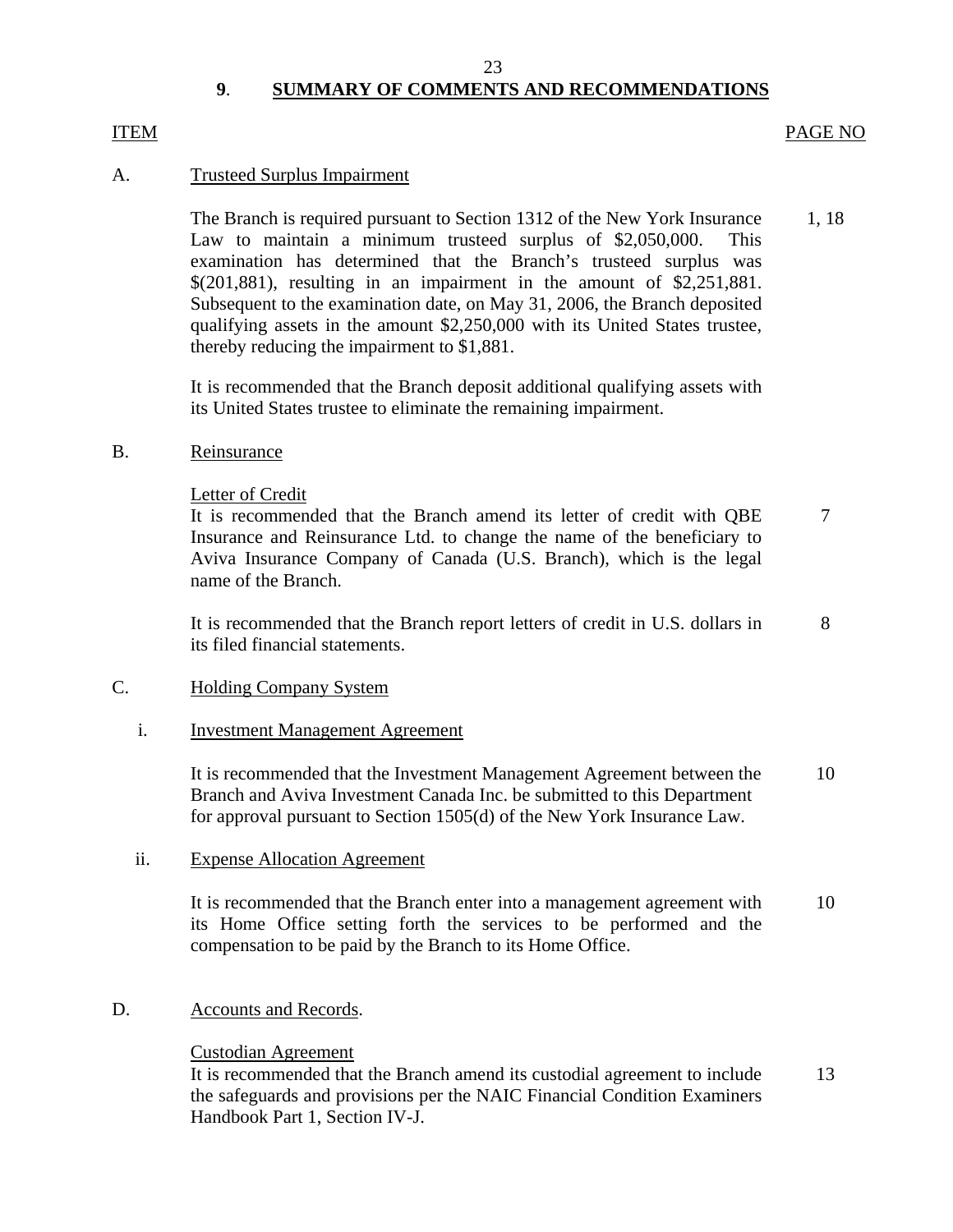# E. Losses and Loss Adjustment Expenses

**ITEM** 

| It is recommended that the Branch provide to this Department sufficient | 19. |
|-------------------------------------------------------------------------|-----|
| documentation for the Department actuary to properly evaluate the       |     |
| Actuarial Report of the Branch                                          |     |

# F. Funds Held by Company Under Reinsurance Treaties

It is recommended that the Branch reports funds held in its annual statements in accordance with NAIC's Annual Statement Instructions. 20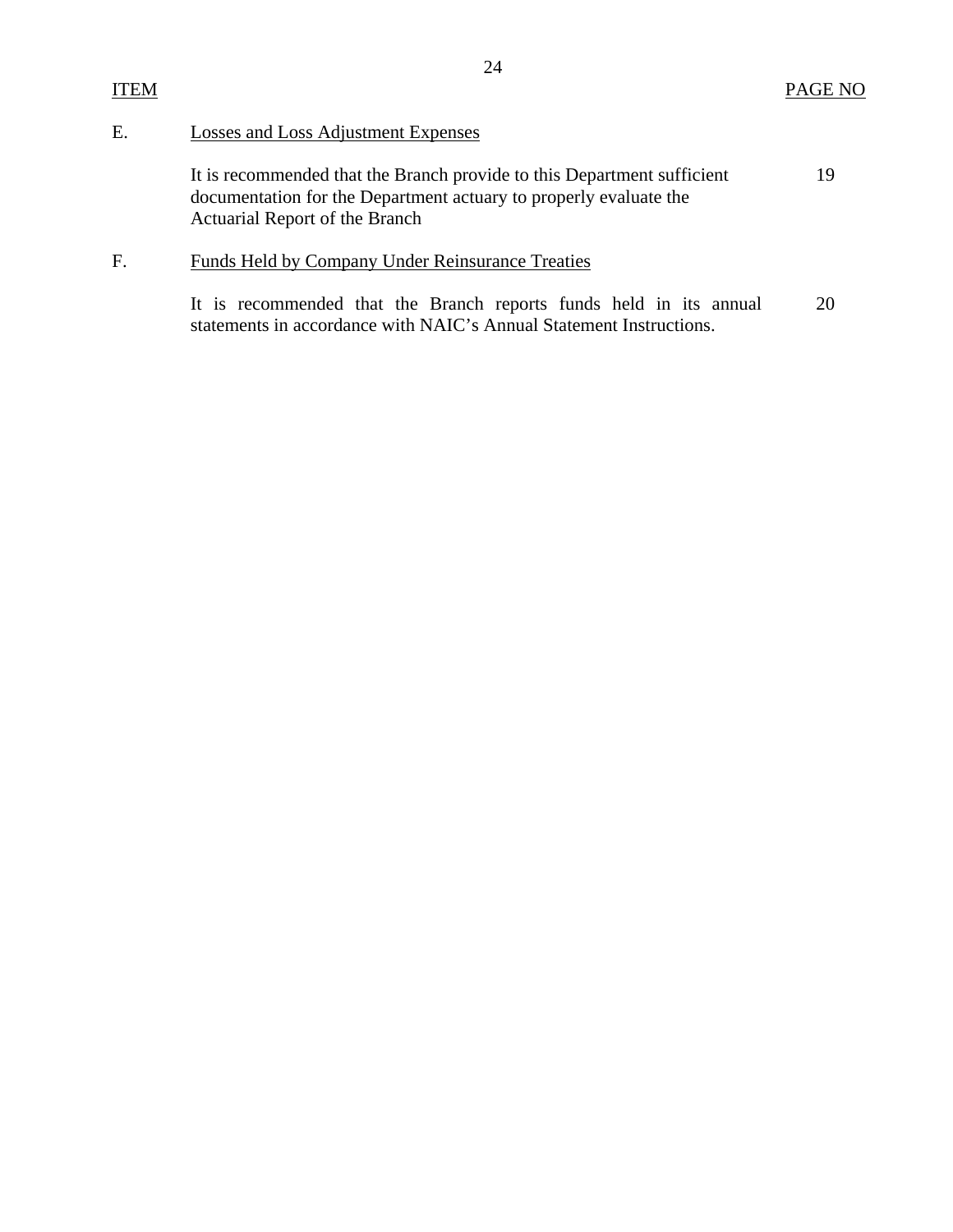Respectfully submitted,

 $/S/$ 

 $\sqrt{S}$ / Jainarine Tilakdharry, Senior Insurance Examiner

STATE OF NEW YORK ) )SS:  $\mathcal{L}$ COUNTY OF NEW YORK )

JAINARINE TILAKDHARRY, being duly sworn, deposes and says that the foregoing report,

subscribed by him, is true to the best of his knowledge and belief.

 $/S/$  $\overline{\phantom{a}}$ /S/ Jainarine Tilakdharry

Subscribed and sworn to before me

 $\frac{1}{\text{this}}$  day of  $\frac{1}{\text{this}}$ , 2008